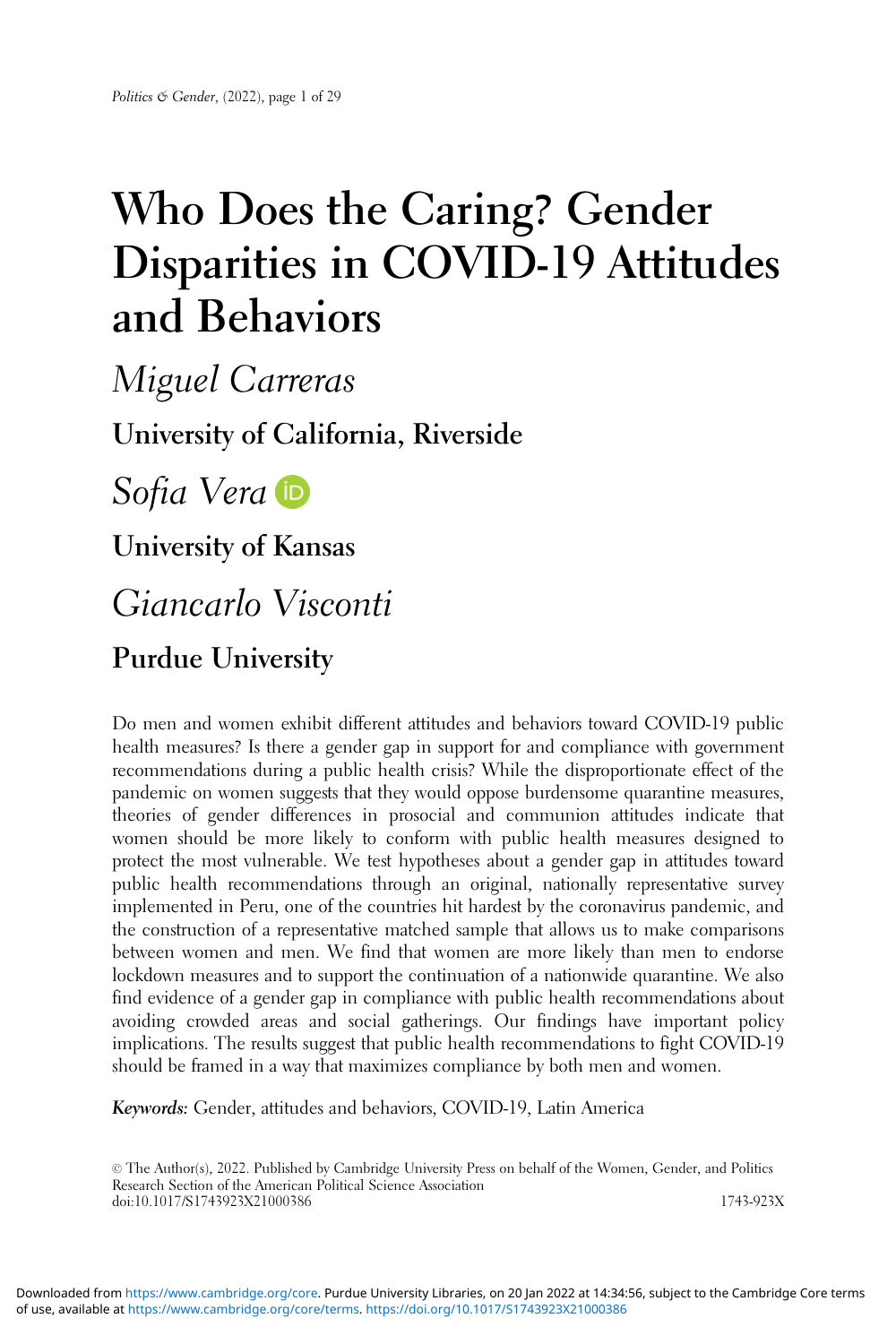The rapid spread of COVID-19 in early 2020 forced governments in many countries to adopt strict containment policies, including lockdown measures, as well as preventive health behaviors such as social distancing, mask-wearing, and frequent hand-washing. The success of these public health measures is contingent on people's compliance with lockdowns and other safety measures, which are very difficult to enforce. Gaining an understanding of the individual-level factors that drive acceptance of COVID-19 lockdown measures and other public health recommendations is critical for ensuring compliance with these measures (Heap et al. [2020](#page-25-0)). In this article, we explore whether there are gender differences in attitudes toward COVID-19 lockdown measures and compliance with public health advice.

We investigate gender disparities in attitudes toward (and compliance with) COVID-19 public health measures in Peru, one of the Latin American countries most severely affected by the pandemic. The Peruvian government implemented sweeping lockdown and public health measures to prevent the spread of the disease and the collapse of the health care system. Despite these measures, the number of cases and deaths spiked, and the economy entered an unprecedented crisis. Lockdown measures had a disproportionate impact on women's lives in developing countries like Peru, where women are constrained by traditional gender roles. Women are more likely to be exposed to domestic violence and sexual harassment in Peru (Bott et al. [2012](#page-23-0); WHO [2006](#page-28-0)), and gender equality in the distribution of household responsibilities remains elusive (Valladolid and López [2011\)](#page-27-0), even when greater numbers of women hold jobs outside the home (Verick [2018\)](#page-28-0). The amplified negative effects suffered by Peruvian women as a result of the pandemic offers a unique opportunity to examine the question of whether women will (or will not) disproportionately endorse government policies designed to protect the vulnerable.

To investigate how gender disparities can affect support for quarantine and compliance with public health recommendations, we implemented a nationally representative survey of 1,490 respondents aged 18 years and older. The telephone survey was conducted by the Instituto de Estudios Peruanos (Institute of Peruvian Studies) from May 21 to 28, 2020, and included a standard battery of sociodemographic and COVID-related questions (details of the sample design can be found in Appendix D in the supplementary material online). To check for gender disparities, we use advancements in optimal matching, which allow us to generate a group of women and men who are not only similar to each other but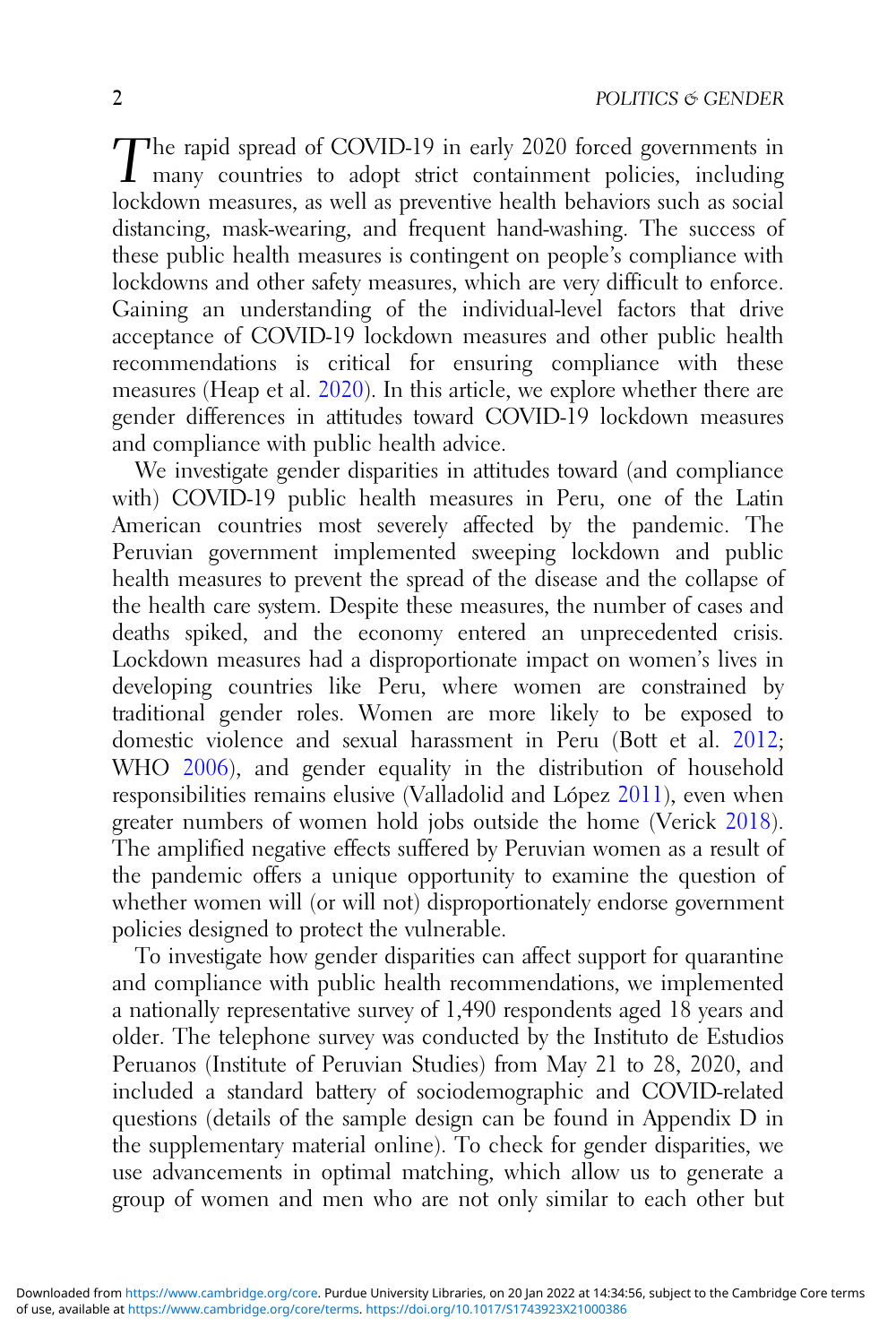also similar to the entire sample. Because the main goal of matching is to produce groups that look like each other in terms of observed characteristics, it is a particularly useful tool for making descriptive comparisons between samples (Stuart [2010](#page-27-0)). Additionally, we implement a sensitivity analysis for hidden biases to assess whether unmeasured factors may affect the main conclusions of the study (Rosenbaum [2010](#page-27-0)).

We develop a theoretical framework based on the literature on gender roles and policy attitudes. Previous research has shown that the social division of labor and family roles produces notable gender differences in attitudes (Eagly and Steffen [1984;](#page-24-0) Eagly et al. [2004\)](#page-24-0). In particular, several studies reveal that women are more likely to be altruistic and compassionate (Beutel and Marini [1995](#page-23-0)) and to engage in prosocial considerations (Carroll [1988\)](#page-24-0). Other works show that women tend to be more risk averse than men (Byrnes, Miller, and Schafer [1999](#page-23-0); Croson and Gneezy [2009\)](#page-24-0). We argue that these attitudinal traits help explain why women are more likely to endorse strict lockdown measures and to comply with public health guidance.

This article makes two important contributions. First, it extends previous research on the determinants of compliance with COVID-19 public health measures by focusing on a demographic factor (gender) that has received scant attention in the literature. Second, we contribute to the sprawling literature on gender and policy attitudes by analyzing whether the traditional gender gap in attitudes toward policies that seek to protect the most vulnerable can also be detected in the context of a public health emergency.

## GENDER ROLES, VALUES, AND ATTITUDES TOWARD LOCKDOWN MEASURES

Most research on perceptions of COVID-19 health risks and public attitudes toward containment measures has focused on factors such as age, education, psychological traits, ideology, and partisanship (Allcott et al. [2020](#page-23-0); Brouard, Vasilopoulos, and Becher [2020;](#page-23-0) Calvo and Ventura [2021](#page-24-0); Gadarian, Goodman, and Pepinsky [2021;](#page-25-0) Utych [2020\)](#page-27-0). Other studies have focused on the link between communication frames and support for confinement measures (Carreras, Vera, and Visconti [2020](#page-24-0); Deslatte [2020;](#page-24-0) Heap et al. [2020\)](#page-25-0).

This article investigates whether there are gender differences in attitudes toward containment measures. The case of women presents a real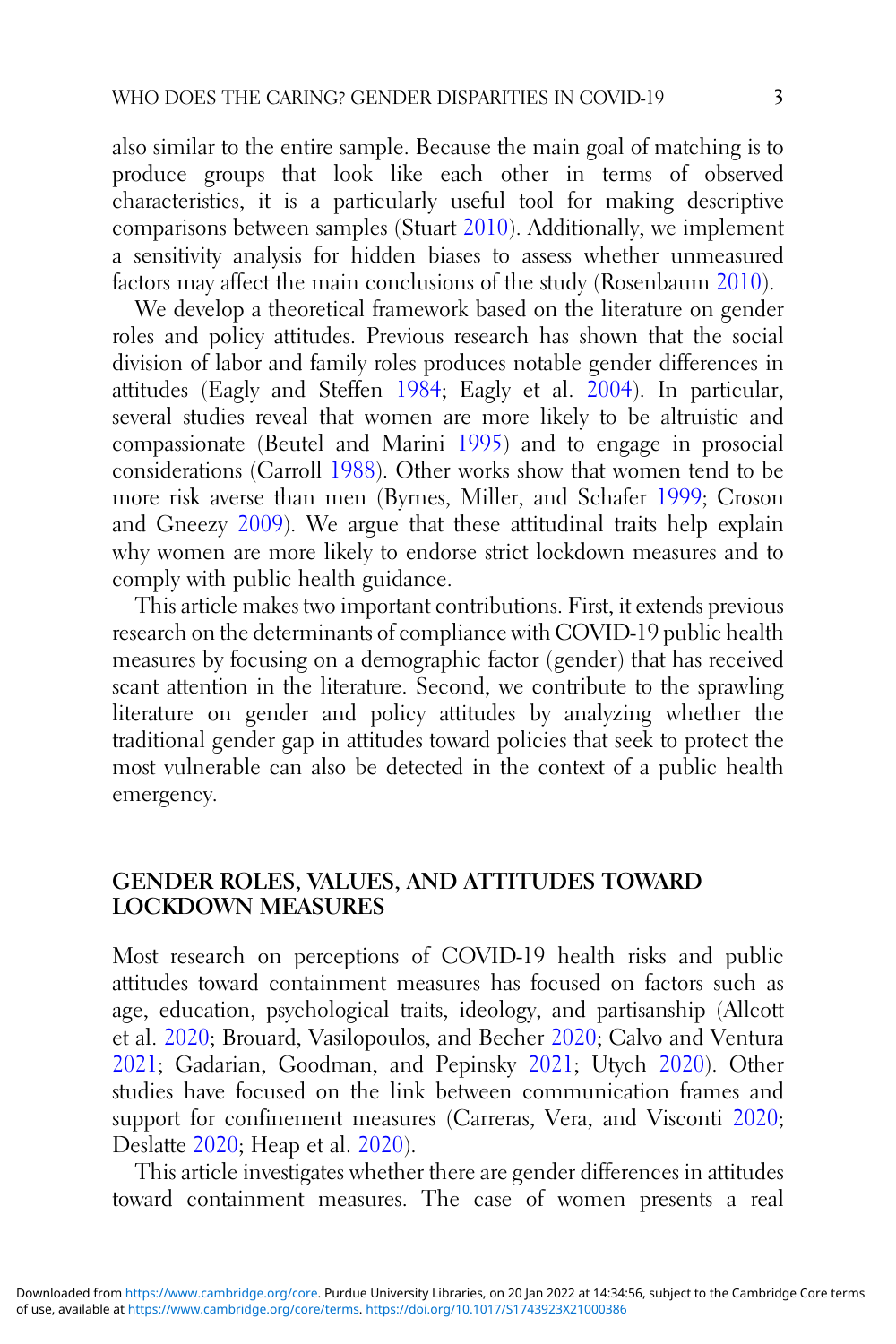conundrum. It is well known that women have been disproportionately affected by the socioeconomic effects of the pandemic (Alon et al. [2020](#page-23-0); Gausman and Langer [2020](#page-25-0); Nichols et al. [2020\)](#page-26-0). Lockdown measures have had a large negative impact on sectors with a high share of female employment, especially in the informal economy. Given their multiple care responsibilities, women also experience a significant burden on their time as a result of school closures and expectations that they should care for sick family members. Finally, confinement measures have led to an increase in domestic violence against women in many countries (Agüero [2021;](#page-23-0) UN Women [2021](#page-27-0)). From a purely self-interest perspective, we might therefore expect women to oppose burdensome containment measures.

However, a large body of literature on gender differences in public opinion suggests that women should be more likely to endorse government interventions to help the disadvantaged, such as the sick and the elderly. As noted earlier, women continue to disproportionately shoulder the caring responsibilities within families (Davies [1995\)](#page-24-0). Caring is a concept "encompassing that range of human experiences which has to do with feeling concern and taking charge of the well-being of others" (Waerness [1984](#page-28-0), 188), including child care and time devoted to help sick and senior family members. Caring responsibilities are particularly burdensome for low-income women in developing countries, who also have to cope with the deficiencies of the welfare state.<sup>1</sup>

According to social role theory, this social division of labor produces notable gender differences in attitudes and behaviors (Eagly et al. [2004](#page-24-0); Eagly and Steffen [1984](#page-24-0)). In the words of Diekman and Schneider [\(2010](#page-24-0), 489), "to the extent that individuals occupy and are expected to occupy roles that orient them to the care of others, they will develop attributes that fulfill these role requirements." From an early age, women are socialized into these gender roles, which can result in the internalization of traits that are consistent with these gender stereotypes: altruism, compassion, helpfulness, and kindness (Beutel and Marini [1995\)](#page-23-0). The gender gap in communion (or compassion) traits has been demonstrated across cultures (Blinder and Rolfe [2018;](#page-23-0) Hartmann [2006](#page-25-0); Williams and Best [1990](#page-28-0)).

<sup>1.</sup> Even though women around the world have made remarkable gains in labor force participation, they still face a higher domestic workload than men, especially in the developing world. While the contribution of men to household chores and caretaking is around 40% in Sweden, the United States, and China, women in Latin America spend three times as much time as men doing unpaid labor at home (Piras [2020\)](#page-26-0).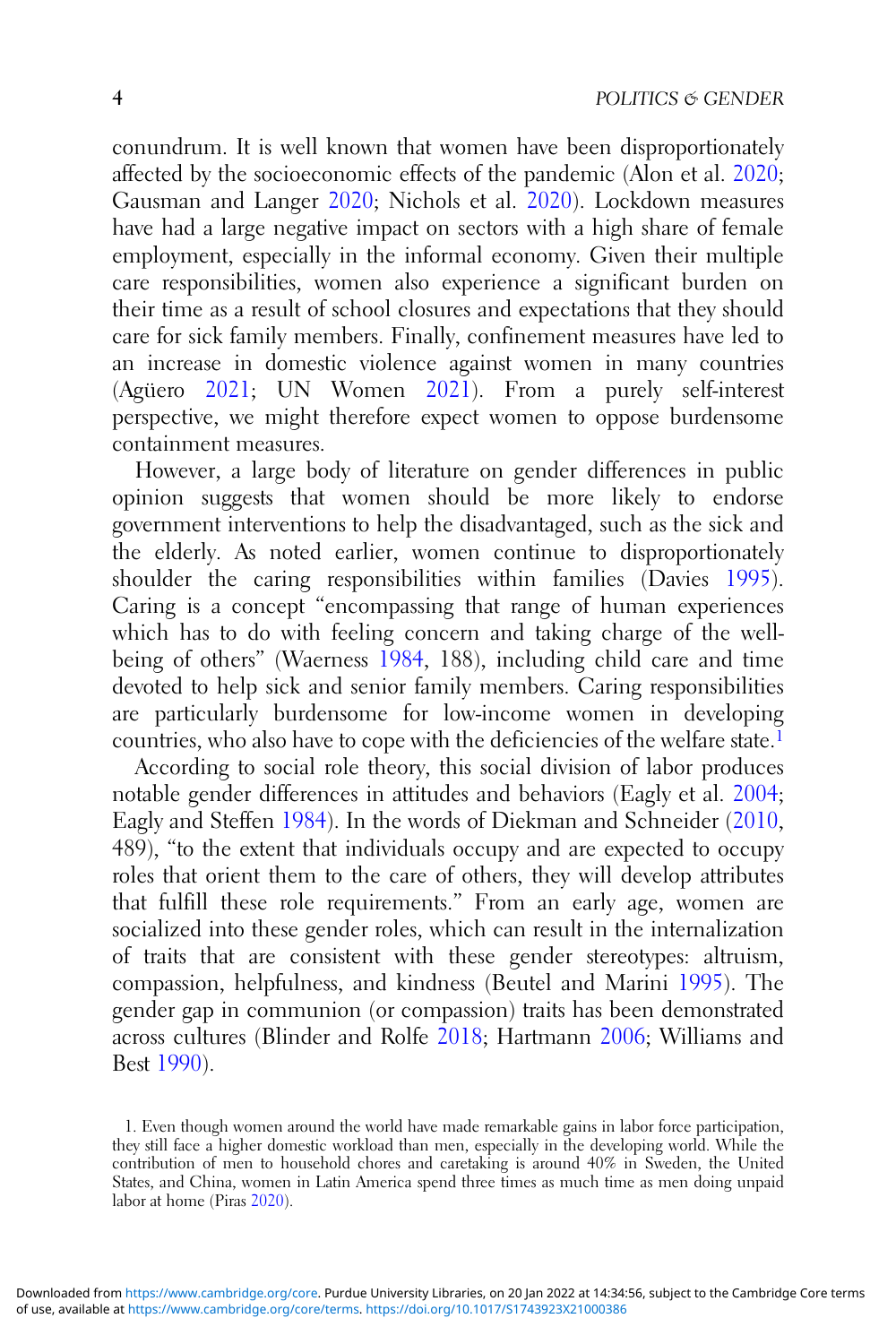These differences in values are, in turn, linked to a clear gender gap in attitudes toward social welfare policies. Previous research has demonstrated that women are much more likely to support strong government interventions to help the disadvantaged (poor, elderly, sick) and policies that regulate and protect citizens in a variety of contexts (Goossen [2020](#page-25-0); Howell and Day [2000](#page-25-0); Kaufmann and Petrocik [1999](#page-26-0); Lizotte [2020\)](#page-26-0). For instance, women constrained by traditional gender roles in Africa and Asia prioritize access to clean water, whereas men prioritize infrastructure investment (Chattopadhyay and Duflo [2004;](#page-24-0) Gottlieb, Grossman, and Robinson [2016](#page-25-0); Olken [2010](#page-26-0)). Women are also more likely than men to favor the state provision of health care (Gidengil et al. [2003](#page-25-0)).2 Because of women's historically marginalized position and their primary responsibility in caring for children, elders, and the sick, women hold different attitudes toward welfare and social spending than men.

In line with this literature, we expect women to show higher levels of support for the containment measures implemented by governments to slow the spread of the virus. Although it was well known from the start of the COVID-19 crisis that young and healthy individuals were at a much lower risk of serious health outcomes, everyone was asked to stay at home to protect the elderly and individuals with preexisting conditions. According to Carroll's [\(1988](#page-24-0)) nurturance theory, women's traditional role as primary caregivers makes them more sensitive than men to the effects that policies have on disadvantaged individuals. If women engage in these types of prosocial considerations more than men, they should be more likely to endorse lockdowns. In fact, previous research at the elite level demonstrates that U.S. states with a female-headed health agency tended to adopt lockdown measures earlier than states with a male administrator (Shay [2020\)](#page-27-0). Similarly, Johnson and Williams [\(2020](#page-26-0)) argue that female political leaders in different countries have enforced strict stay-at-home orders while comforting citizens and displaying feelings of caring and compassion.

We expect women's stereotypical traits and gender roles to shape preferences for COVID-19 lockdown measures at the mass level as well. Algara, Fuller, and Hare ([2020\)](#page-23-0) show that higher levels of compassion and prosocial preferences matter because they influence how women incorporate scientific knowledge into their preferences for COVID-19

<sup>2.</sup> These gender gaps in policy preferences are also observed among elected officials. Research has shown that women legislators place a higher priority on family and public health issues than men legislators (Clayton and Zetterberg [2018](#page-24-0); Schwindt-Bayer [2006\)](#page-27-0).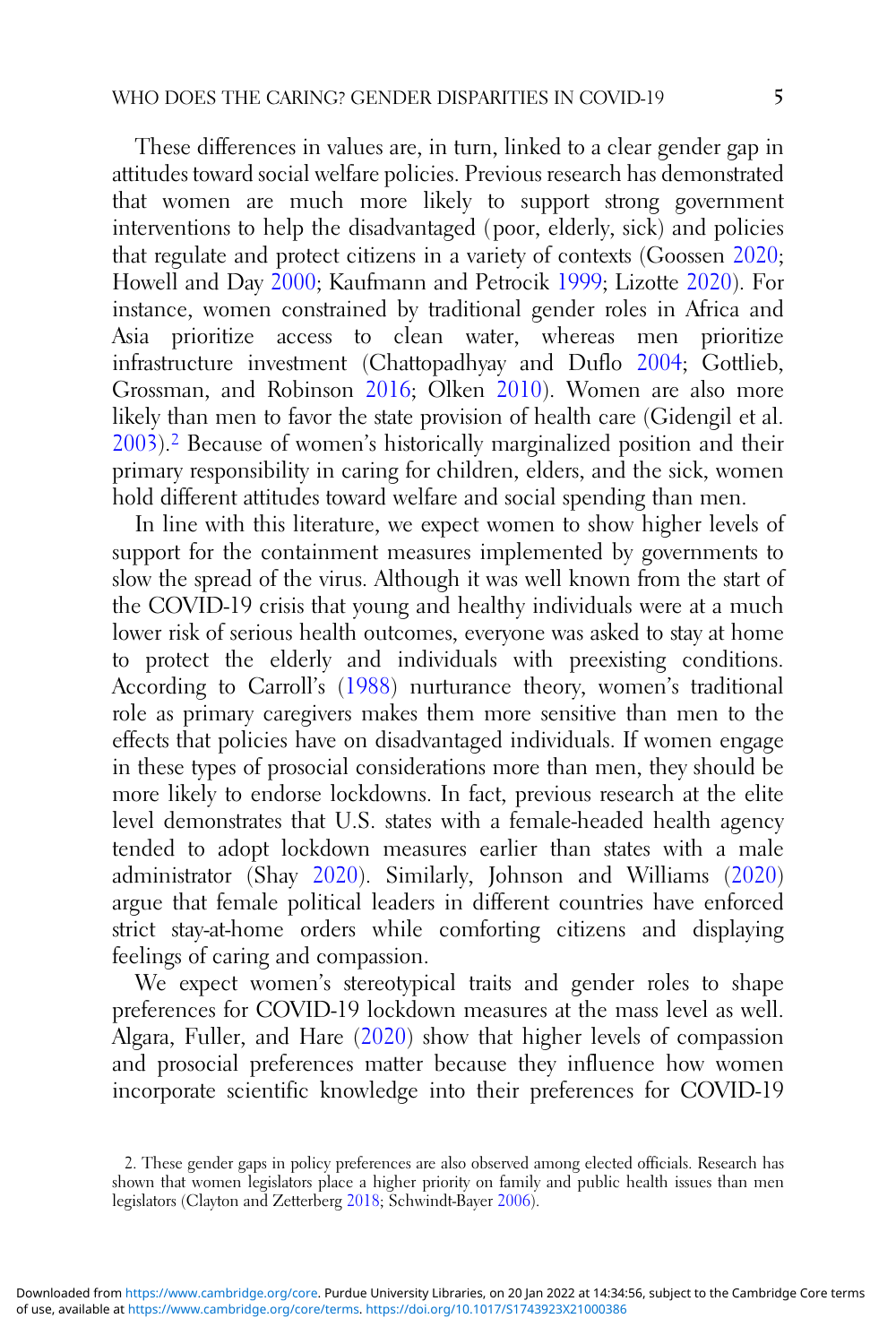interventions. Using data from a panel survey in the United States, these scholars show that women's preexisting scientific knowledge (captured in January 2020) is much more likely than men's preexisting scientific knowledge to inform support for a variety of COVID-19 containment measures (captured in March 2020). These findings are entirely consistent with our theoretical expectation that women are more likely to endorse stringent containtment measures in the Peruvian context. Note that the results we report here do not simply replicate the findings of Algara, Fuller, and Hare ([2020\)](#page-23-0) in a different context. We analyze support for the most extreme containment measure (lockdowns) more than two months after these strict measures were adopted, whereas Algara, Fuller, and Hare focus on support for containment measures that had just been implemented (or remained hypothetical) in March 2020 in the United States. Moreover, as we discuss in the next section, we go beyond attitudes and assess whether gender shapes compliance with social distancing recommendations.<sup>3</sup>

There is also an emotional component to people's reactions to lockdown measures. Caring is emotionally intense (Davies [1995](#page-24-0)). Women are often responsible for the emotional well-being of the family and have to assume the mental load of worrying about other family members, which can be especially burdensome during a pandemic (Nichols et al. [2020\)](#page-26-0). Women often develop an emotional bond with the elderly and sick family members they care for. Because of internalized norms, women have a greater sense of responsibility toward the most vulnerable, and they may feel guilt when family members under their care fall ill or die (Davies [1995](#page-24-0); Power [2020\)](#page-27-0). Women might therefore react positively to lockdown measures that can slow the spread of the virus and reduce the risk of infection for vulnerable family members.

In sum, although women might be disproportionately affected by long quarantine periods (e.g., child care responsibilities, unemployment, risk of domestic abuse), previous research strongly suggests that women's caring roles and their associated traits (altruism, compassion) will lead to higher female support for lockdown measures. Ultimately, "when tensions exist between the individual interest and the welfare of the group as a whole, women are more likely to make choices that contribute to group welfare" (Anthony and Horne [2003,](#page-23-0) 294).

<sup>3.</sup> We cannot evaluate the importance of the causal mechanism identified by Algara, Fuller, and Hare ([2020\)](#page-23-0) in the Peruvian context because we lack data on the preexisting scientific knowledge of respondents in our sample.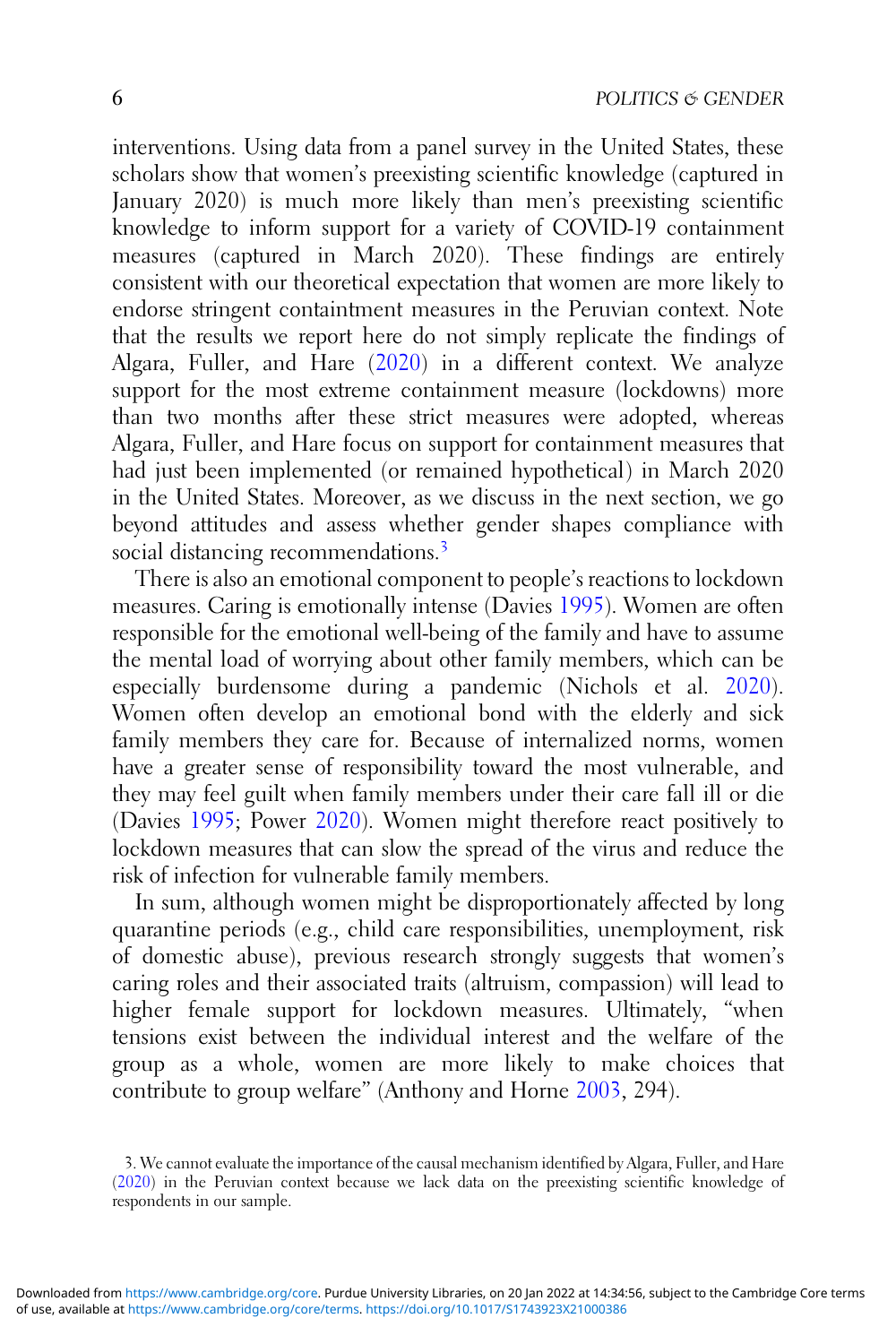Our point is not that men are completely oblivious to the health risks posed by COVID-19. However, because of their traditional gender role as the primary breadwinners in the family, men might be more concerned about providing for their family financially (Frieze and Li [2010](#page-25-0)), and they are more likely to focus on the economic implications of policies (Gidengil [1995](#page-25-0)). Media and elite communications about lockdown measures during the COVID-19 crisis often opposed a public health frame with an economic frame in Peru and elsewhere (Carreras, Vera, and Visconti [2020](#page-24-0); Carrieri, De Paola, and Gioia [2020](#page-24-0); Deslatte  $2020$ ). The economic frame pushed for an end to (or a relaxation of) these measures to alleviate the economic damage associated with lockdowns. This way of communicating about containment policies is likely to reduce support for lockdowns among men, who are primarily focused on keeping their families financially afloat during these difficult economic times. This discussion yields the first hypothesis.

 $H_1$ : Women are more likely than men to endorse lockdown measures.

## GENDER DIFFERENCES IN COMPLIANCE WITH PUBLIC HEALTH GUIDANCE

The gender gap in prosocial orientations can also produce behavioral differences (Beutel and Marini [1995\)](#page-23-0). In particular, women might be more likely to follow public health recommendations made by governments and adopt precautionary health behaviors to protect themselves and other members of the community from COVID-19.

Public health advice from the Peruvian government was swift and forceful, with the adoption of strict measures to contain the spread of the virus. Mindful of the health care system's weakness, government authorities mandated a nationwide lockdown in mid-March 2020 and instructed the population to stay at home. All nonessential shops and services were closed, and people were only allowed to leave home for short trips to shop for groceries or medicine. In Peru, a country with high levels of labor informality, the lockdown translated into a large proportion of workers immediately losing their jobs and their source of daily income, without access to any type of paid benefits or social security. Although the government distributed emergency cash aid to poor and rural households, the authorities and public health experts realized that public compliance with stay-at-home orders would be difficult to enforce. In this context, they repeatedly urged the population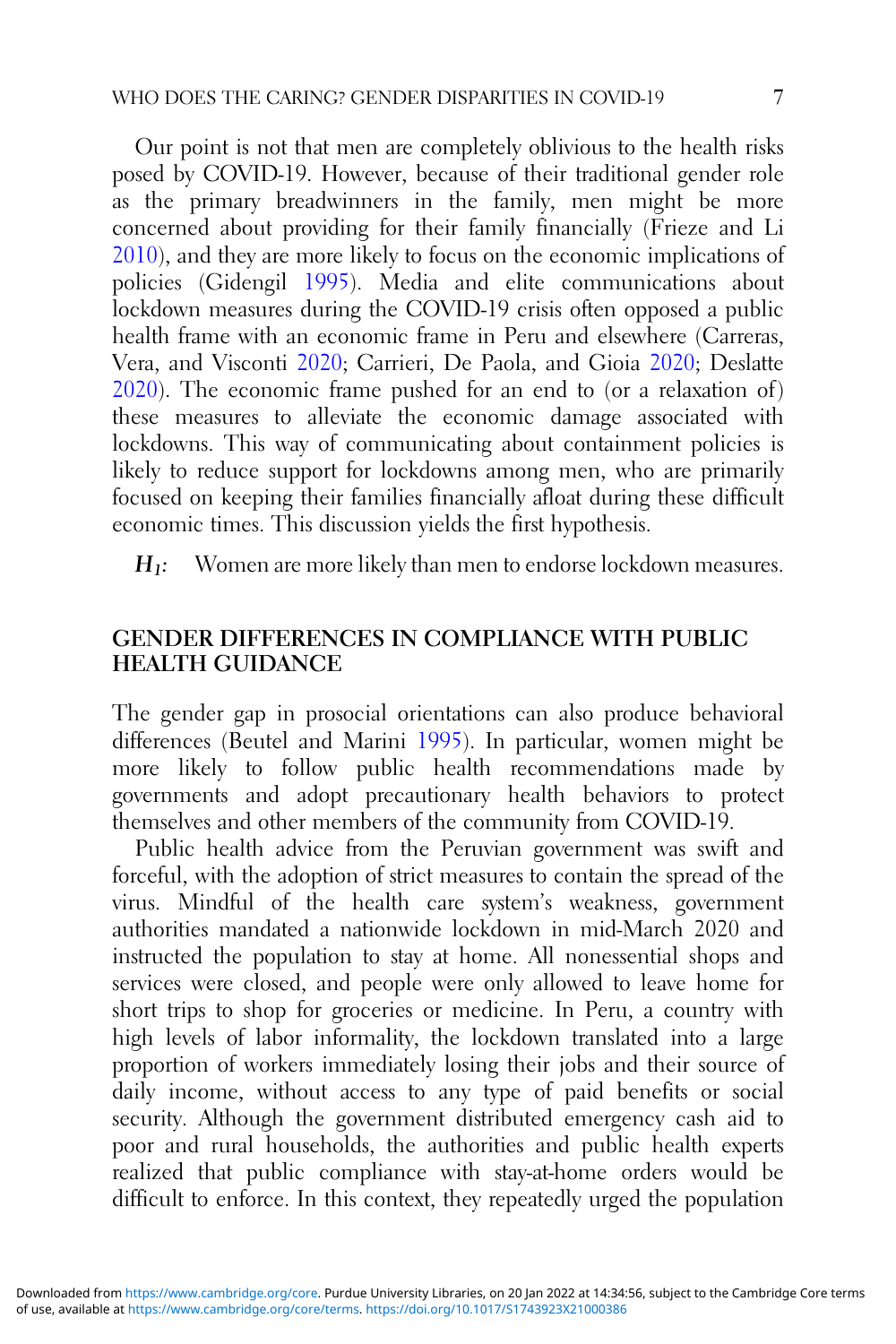to avoid crowded areas, practice social distancing, and adopt other precautionary health behaviors if leaving home was unavoidable.

The same communion values that lead women to endorse lockdown measures might result in better compliance with public health advice. In addition to gender differences in values, two psychological factors might also result in stronger female adherence to public health recommendations. First, it has been demonstrated that women tend to be more risk averse than men in the vast majority of environments and tasks (Byrnes, Miller, and Schafer [1999](#page-23-0); Croson and Gneezy [2009\)](#page-24-0). For instance, in uncertain economic scenarios women are more likely to adopt behaviors that minimize financial risk (Eckel and Grossman [2008](#page-24-0); Powell and Ansic [1997\)](#page-27-0). COVID-19 poses an obvious risk to people's health. Women's higher risk aversion might result in them being more likely to adopt precautionary health behaviors to prevent the risk of infection.

Second, literature in social and political psychology has shown that women tend to be more rule compliant (Grosch and Rau [2016](#page-25-0); Tom and Granie [2011\)](#page-27-0), cooperative (Chodorow [1978](#page-24-0); Gilligan [1982\)](#page-25-0), and conscientious (Carreras [2018](#page-24-0); Costa, Terracciano, and McCrae [2001](#page-24-0); Schmitt et al. [2008](#page-27-0)). Public health recommendations often tout behavioral changes (e.g., social distancing) as critical for breaking the chain of infection. This strategy played out in Peru, where the public to follow public health recommendations in order "to stay safe and protect your family." They also appealed to feelings of an imperative to cooperate by encouraging the public to "work together to defeat the coronavirus."<sup>4</sup> Conscientious and rule-compliant individuals are more likely to alter their behavior in response to these messages. In fact, one study demonstrated that conscientious individuals in France were more likely to abide by COVID-19 public health advice (Brouard, Vasilopoulos, and Becher [2020](#page-23-0)). This second psychological mechanism should also lead to higher female compliance with precautionary health behaviors recommended during the COVID-19 outbreak.

By contrast, men might be more likely to engage in risky behaviors during the pandemic (e.g., not wearing a mask and not respecting social distancing guidelines) to signal that they are independent, self-reliant, and tough — stereotypical masculine traits (Palmer and Peterson [2020](#page-26-0); Reny [2020](#page-27-0)). In fact, public health research has documented that men

<sup>4.</sup> Digital Platform of the Peruvian State, <https://www.gob.pe/8991> (accessed September 22, 2020).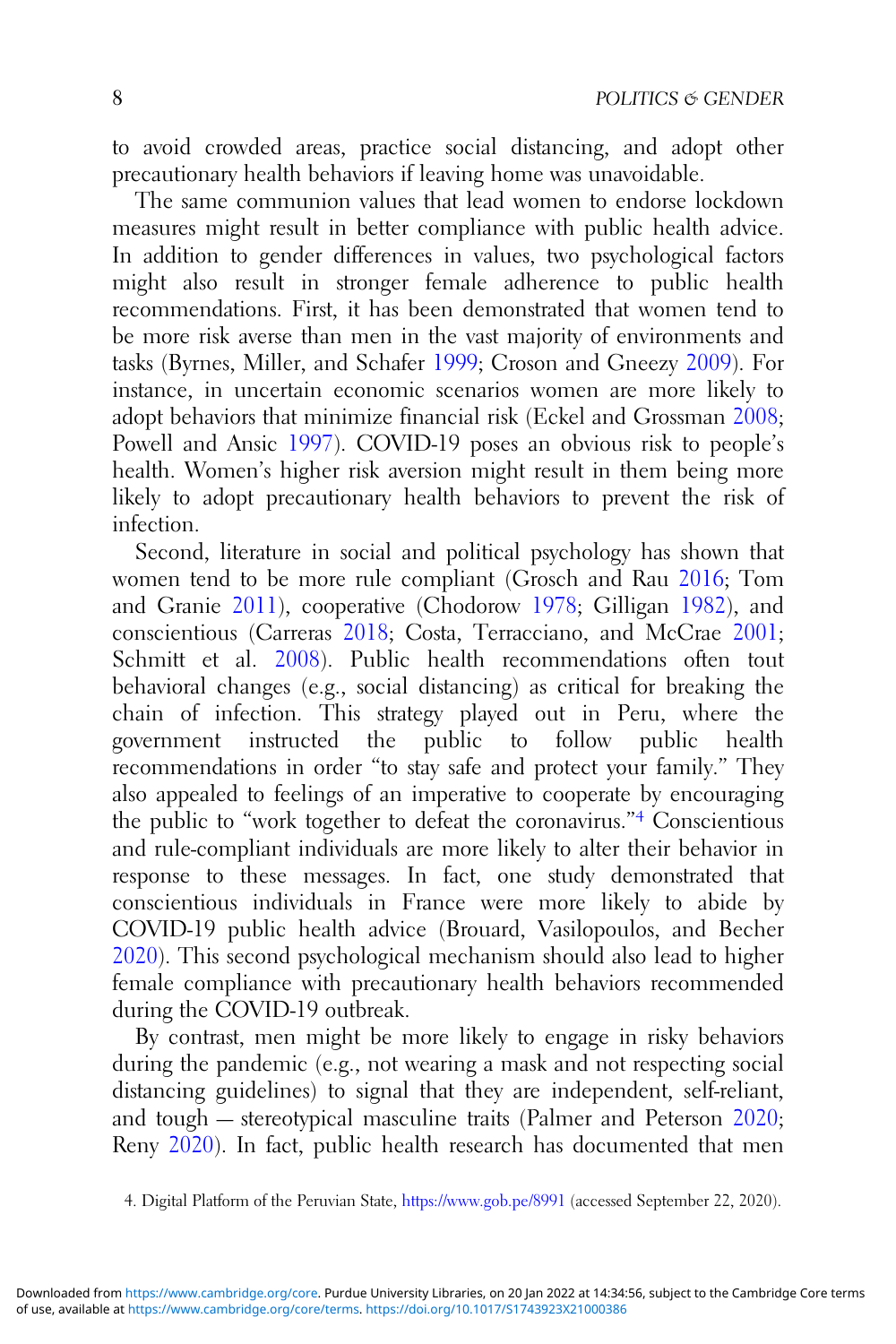are much less likely than women to adopt precautionary health behaviors, including during previous health crises (Aguero et al. [2011;](#page-23-0) Liang et al. [1999](#page-26-0); Tang and Wong [2004](#page-27-0)). The second hypothesis follows from this discussion:

 $H<sub>2</sub>$  Women are more likely than men to comply with public health recommendations.

# GENDER AND CLASS INTERSECTIONALITY

It is important to note that some of the scholarly work that we rely on to build our theoretical framework (in particular work by Eagly and her coauthors) has been criticized for essentialism (see, e.g., Bohan [1993](#page-23-0); Stone [2004\)](#page-27-0). Indeed, the social role theory of gender attitudes and behaviors sometimes appears to attribute fixed, intrinsic qualities to all women. This framework thereby risks ignoring important differences across socioeconomic groups (i.e., intersectional differences). We take these criticisms seriously in the analysis that follows. Nonetheless, the combination of a patriarchal social order (Boesten [2012](#page-23-0)) and underdevelopment creates the socioeconomic conditions that lead Peruvian women of all social strata to engage in the social roles (e.g., caring responsibilities) that are expected to generate compassion traits and prosocial considerations. Only a small minority of women in Peru can afford to escape these burdensome tasks (the "second shift") by hiring domestic workers. Therefore, we expect that the gender effect on attitudes toward lockdowns and compliance with public health recommendations is present across socioeconomic groups. This leads to the third and final hypothesis:

 $H_3$ : The relationship between gender and attitudes toward lockdowns/ compliance with public health guidelines is not contingent on socioeconomic status.

## THE PERUVIAN CASE

The Peruvian government implemented one of the earliest and strictest quarantines in Latin America, but it faced severe compliance limitations. In the first weeks of the lockdown, hundreds of people violating the curfew were arrested and issued fines (El Peruano [2020](#page-25-0)). There were reports of people congregating in local markets (El Perfil [2020](#page-24-0)). These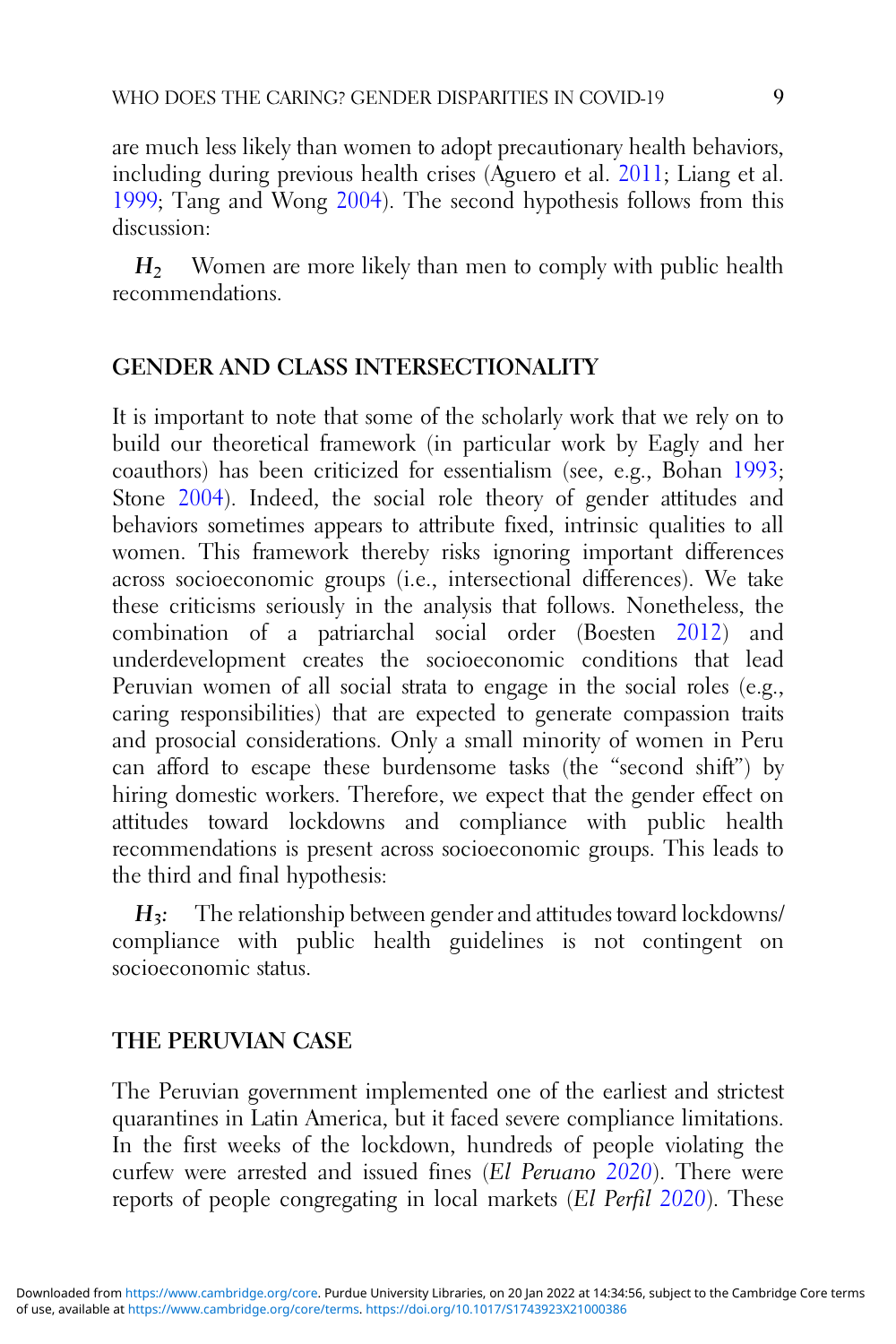compliance concerns were heightened in April, when people began to let their guard down due to fatigue and increasing evidence of the shutdown's economic impact. At this time, the quarantine rules kept changing regularly. For instance, new curfew hours were adopted every two weeks in response to the spread of the virus and forecasts of a massive economic contraction. On March 30, the government implemented region-specific movement restrictions for the first time, imposing tougher curfews on the worst-affected regions than the rest of the country, and it relaxed the national curfew hours on April 10 (Agencia Andina [2020\)](#page-22-0).

After a new attempt to tighten the quarantine rules, the government started a gradual — albeit erratic — process of relaxation of the national quarantine. The most crucial step toward the quarantine's flexibilization arrived on May 2, when the president announced a plan to reopen the economy in four phases. In the weeks following the announcement, the list of commercial and industrial activities allowed to resume increased. Facing the reactivation of the economy, the authorities emphasized the need for people at a high risk to stay home, and medical experts urged the population to adhere to public health guidance by practicing social distancing. By the time the survey was implemented, May 21–28, despite the country still nominally being under a nationwide quarantine, the restrictions on movement had begun to loosen and compliance with public health recommendations was voluntary.

Peru provides an excellent setting for this research for at least two reasons. First, the effectiveness of the strict quarantine policies the Peruvian government adopted early on to prevent a major outbreak appears to have been undermined by the public's weak adherence. Second, Peru's gender relations are characterized by the conditions that are expected to result in a gender gap in compliance with COVID-19 policies. These conditions include the unequal division of household and caring responsibilities and the socialization of women into traditional gender roles that can lead them to internalize stereotypically female attributes. For example, despite an increase in the percentage of Peruvian women participating in the labor force (Verick [2018](#page-28-0)), men continue to be much less involved in domestic work and childcare responsibilities (Valladolid and López [2011](#page-27-0)).

It is important to emphasize that Peru is not an exceptional case in Latin America in regard to its traditional gender hierarchy and gender relations. The same unequal distribution of household and caring responsibilities is found in other Latin American countries, as women remain responsible for 75% of the hours spent on domestic chores and unpaid care work per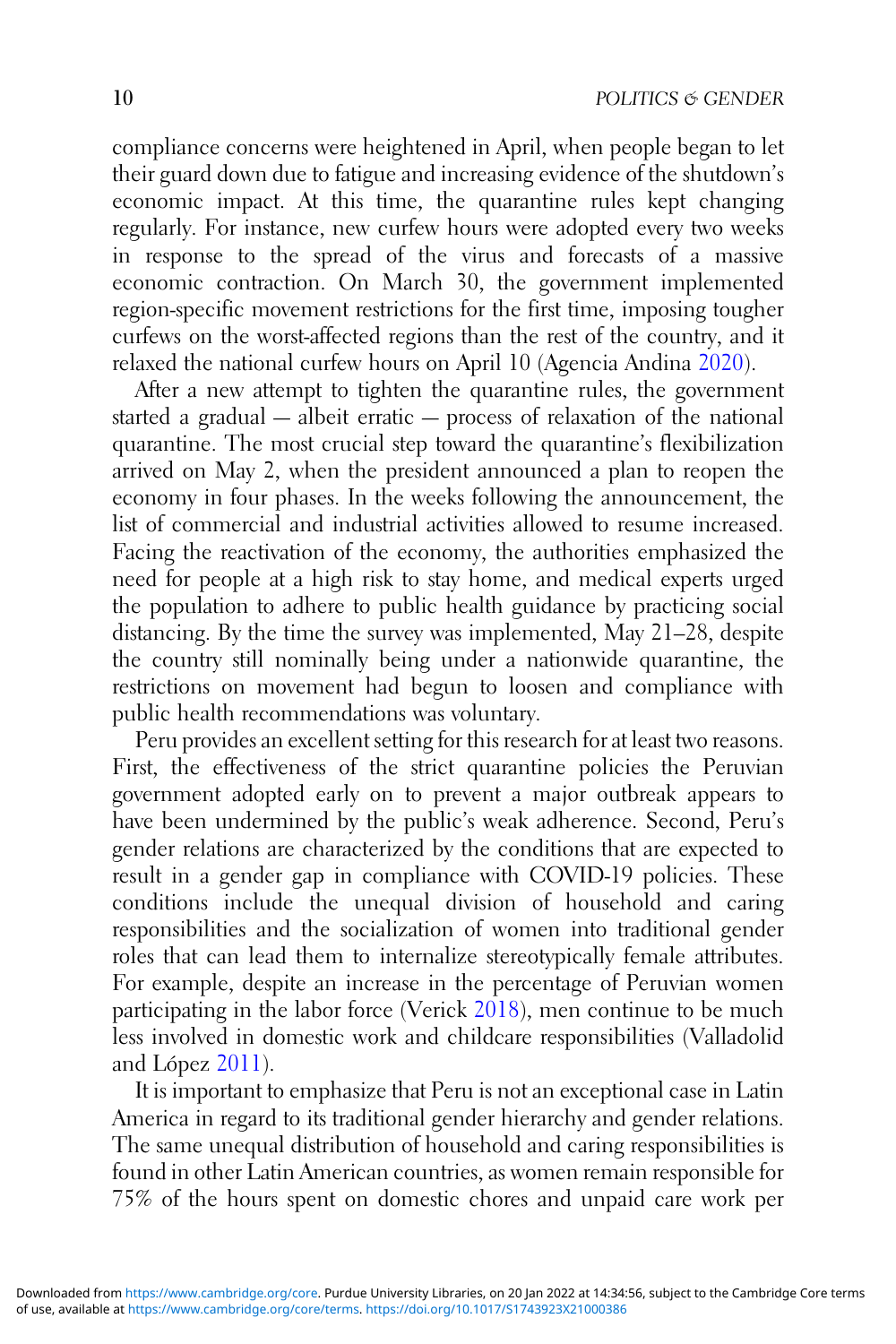household (OIT [2019](#page-26-0)). Similarly, gender stereotypes about the attributes that distinguish men and women are common throughout Latin America, which leads to the reproduction and legitimization of a patriarchal order in the region (IOP [2014](#page-26-0); OECD [2017](#page-26-0)). Another characteristic that Peruvian women share with other Latin American women is their limited economic autonomy. Significant progress has been made in Latin America during recent decades in closing disparities in access to education (Ferreyra et al. [2017\)](#page-25-0) and labor force participation (Verick [2018\)](#page-28-0). Yet, Latin American women who join the labor force disproportionally work in low-paying jobs and in the informal sector, where jobs are more unstable and do not guarantee social benefits (INEI [2018](#page-25-0)). This economically vulnerable position makes women in Latin America more likely to face poverty. In sum, Peru is a typical example of the perpetuation of traditional gender roles in Latin America. Therefore, we expect our findings to be generalizable to other Latin American countries. We elaborate on this point in the conclusion.

#### RESEARCH DESIGN

We implemented a nationally representative telephone survey in Peru between May 21 and 28, 2020. The survey was conducted by the Instituto de Estudios Peruanos, and it included traditional demographic and COVID-related questions. These data allow us to make direct comparisons between women and men respondents in terms of their attitudes toward COVID-19 policies.

To assess whether there are gender disparities in these attitudes, we rely on developments in optimal matching. While matching tends to be used to answer causal questions,<sup>5</sup> it can also help illuminate other types of inquiries such as noncausal comparisons between groups (Stuart [2010](#page-27-0)). Matching helps eliminate observed differences between groups to make them as comparable as possible (Rosenbaum [2010](#page-27-0)). For example, this strategy has been used to investigate ethnic and racial disparities in access to health coverage (Ayanian et al. [2014](#page-23-0)).

There are other adjustment techniques that can help us evaluate disparities between groups, such as traditional regression models. However, as Stuart ([2010\)](#page-27-0) argues, matching offers several crucial advantages when compared with these approaches. First, its conceptual simplicity, where the main goal is to compare things that look alike

<sup>5.</sup> However, matching, by itself, is not an identification strategy (Keele [2015](#page-26-0); Sekhon [2009](#page-27-0)).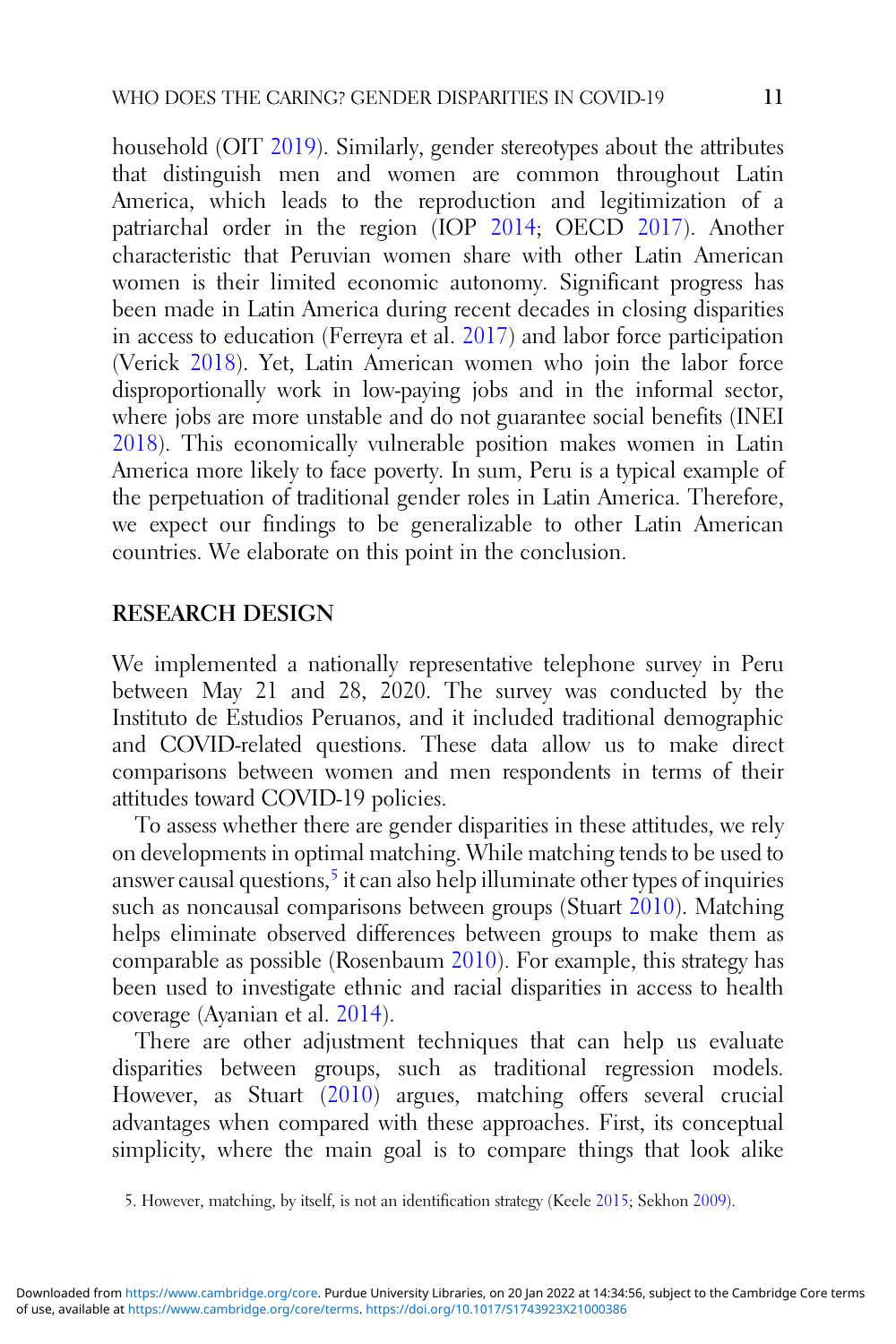while keeping the unit of analysis intact (Rosenbaum and Silber [2001](#page-27-0)), is particularly useful for assessing disparities between groups. Second, matching methods reduce concerns about extrapolation based on parametric models since we focus on areas with overlap and covariate balance (Imbens [2015](#page-25-0)). Finally, it facilitates the implementation of a sensitivity analysis for the existence of unmeasured covariates that might bias the comparison between groups (Rosenbaum [2010](#page-27-0)).<sup>6</sup>

Matching, therefore, can help us equate the distributions of observed covariates between women and men (Cochran [1965\)](#page-24-0). In fact, the primary goal of matching is to improve covariate balance, which can be defined as how much two groups resemble each other (Ho et al. [2007\)](#page-25-0). As a result, after using matching, we should end up with two comparable samples in terms of their observed characteristics (Rosenbaum [1998](#page-27-0)).

Propensity score matching, which is based on computing an estimated propensity score and using it to match units, is probably the most common matching technique (Rosenbaum and Rubin [1984](#page-27-0)). Nevertheless, this approach does not guarantee covariate balance (Visconti and Zubizarreta [2018](#page-28-0)), can require multiple iterations and guesswork (Hainmueller [2017](#page-25-0); Sekhon [2009](#page-27-0)), and sometimes can even increase the differences between the groups we want to compare (King and Nielsen [2019](#page-26-0)).

In addition to the previous shortcomings, matching requires a process of pruning observations in order to obtain covariate balance. When we have groups that are very different from each other, we might end up dropping a large number of units because of the lack of overlap or common support between samples (Visconti and Zubizarreta [2018](#page-28-0)). After implementing matching, the new sample might be balanced across crucial observed covariates, but it might also be very different from the entire or unmatched sample because of all the units that needed to be discarded to obtain balance.

To address these problems, we use cardinality matching, which is an adjustment strategy that helps us find the largest matched sample that meets the balance constraints defined by the researchers (Zubizarreta, Paredes, and Rosenbaum [2014\)](#page-28-0). In other words, cardinality matching will generate the matched sample with the maximum possible number of units that achieve the balance requirements imposed beforehand. For example, if we tolerate imbalances that are lower than 0.1 standard

<sup>6.</sup> It is important to note that matching and regression can complement each other. While the former can help us pre-process the data to obtain covariate balance, the latter can be used for estimation purposes (Ho et al. [2007](#page-25-0)).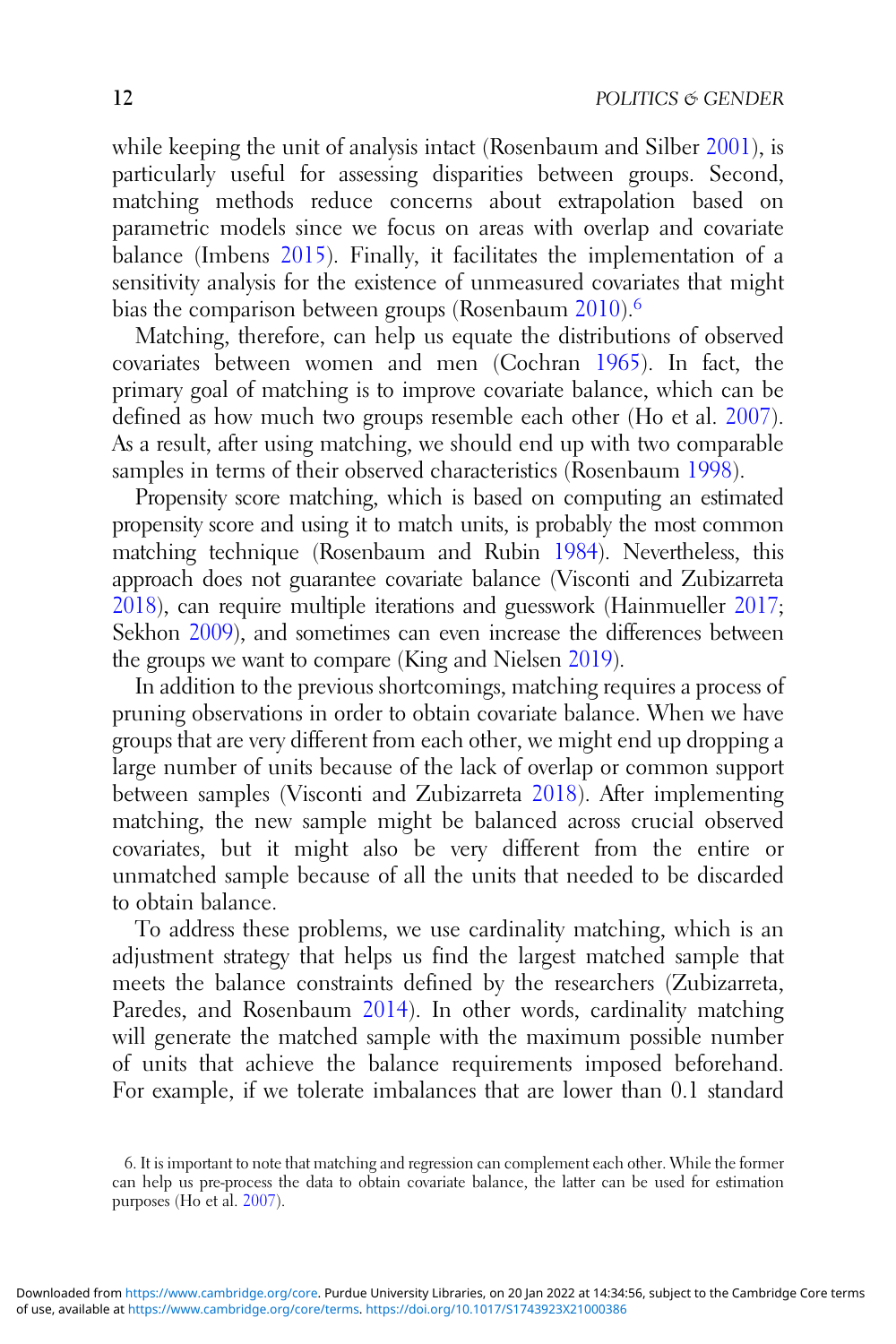deviation units, cardinality matching will find the largest sample in which the differences between female and male respondents are not greater than one-tenth of a standard deviation. As a result, this technique allows us to address some of the problems of propensity score matching: since covariate balance is obtained by design and not by chance, we do not require multiple iterations, and the process of maximizing the size of the sample helps us deal with limited overlap issues.<sup>7</sup>

To avoid ending up with a matched sample that is very different from the unmatched sample (even though it is balanced), we construct a representative matched sample by anchoring the matched sample to the unmatched sample, so that female and male respondents are not only similar to each other but also similar to the entire sample (Bennett, Vielma, and Zubizarreta [2020](#page-23-0)). As a result, female and male respondents will look alike across several covariates in addition to being similar to the unmatched sample.

We use mean balance constraints for 33 socioeconomic, demographic, and geographic covariates, $8$  with the goal of reducing the standardized  $differences<sup>9</sup>$  between the female and male groups. We use only binary covariates to achieve covariate balance. As a result, constraining their means is a meaningful exercise (which will not be the case when using nominal covariates, for example). Specifically, we use cardinality matching to limit the standardized differences (1) between the female group and the entire sample and (2) between the male group and all the entire sample to be no larger than one-twentieth of a standard deviation unit. As a result, the pooled standard deviation between the female and male groups cannot be larger than one-tenth, which corresponds to a common threshold for illustrating covariate balance (Pimentel et al. [2015](#page-26-0); Zubizarreta [2012](#page-28-0)). The representative matched sample has 1,160 units, which corresponds to 78% of the original or unmatched sample.

Regarding the outcomes, to measure endorsement for lockdown measures, we ask about support for (the current) quarantine and support

9. Or the difference-in-means in standard deviation units.

<sup>7.</sup> In Appendix A, we compare genetic and cardinality matching, illustrating that the latter has a better performance achieving covariate balance.

<sup>8.</sup> Health vulnerability, contribution to retirement, public employee, private employee, independent employer with no employees, independent employer with employees, student, retired, does not work, living in Lima, living in the northern region, living in the central region, living in the southern region, living in the jungle, age between 18 and 30, age between 30 and 45, age between 45 and 60, age equal to or greater than 60, high socioeconomic status, medium socioeconomic status, low socioeconomic status, primary education, secondary education, technical education, college education, has a computer, has internet, urban, semi-urban, rural (see details about the covariates in Appendix B).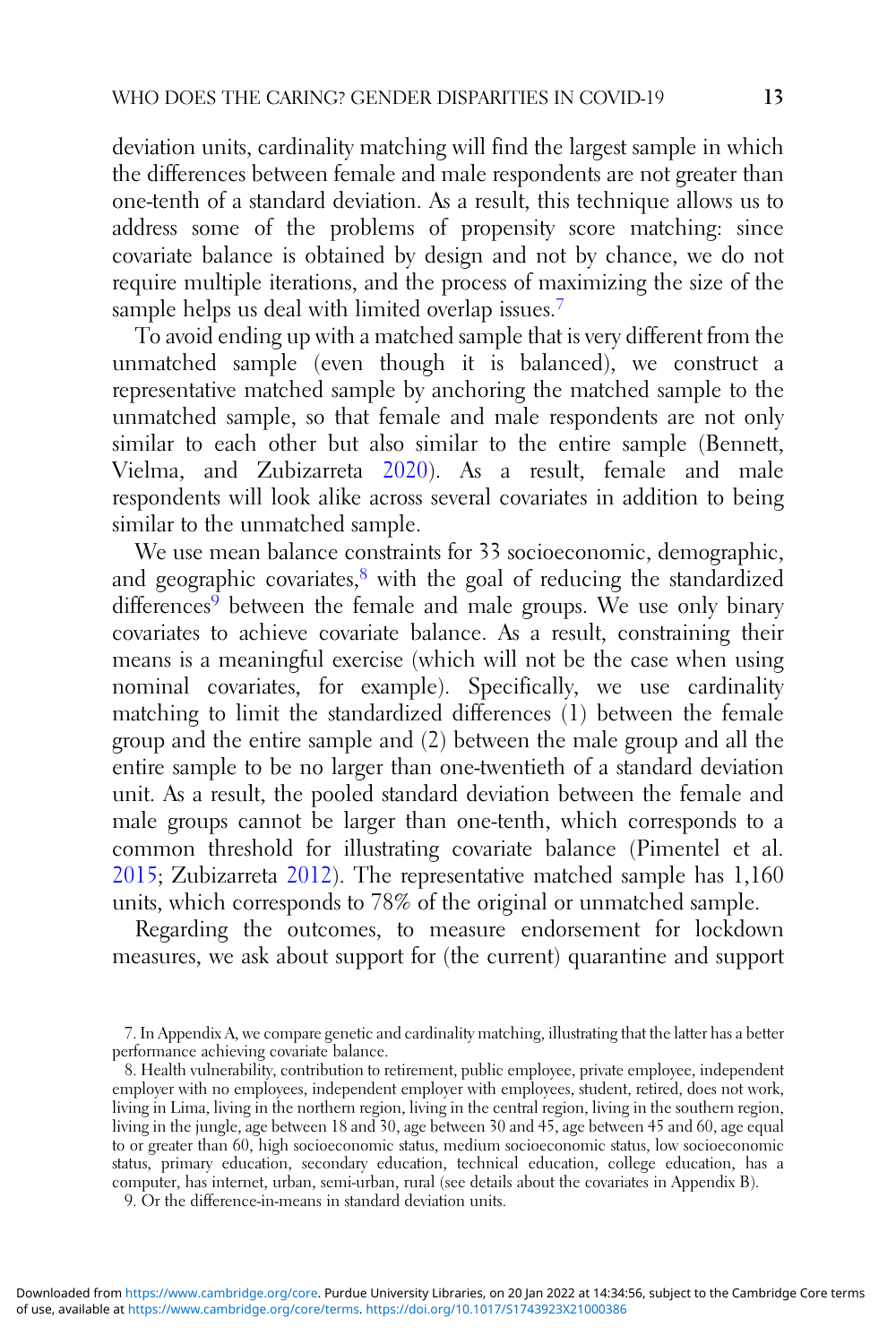for maintaining the quarantine for the upcoming three months. In the case of behaviors, we cannot directly capture how individuals behave, and there might be concerns about a social desirability bias when reporting activities that could violate current health regulations. As a result, we ask people about their willingness to do certain activities in the near future, which functions as a proxy of how risk averse people are and does not necessarily imply the violation of a health guideline since regulations have constantly evolved (i.e., as mentioned before, measures were already relaxing when the survey was implemented). In particular, we ask about individuals' willingness to meet up with friends, willingness to eat out, willingness to attend a religious service, and willingness to go to the mall in upcoming weeks.<sup>10</sup>

Finally, to estimate gender disparities, we use a difference-in-means to estimate disparities and a (two-tailed) permutational *t*-test to compute  $p$ values following Rosenbaum ([2015\)](#page-27-0). Subsequently, we implement a sensitivity test for hidden biases (Rosenbaum [2010](#page-27-0)).

#### RESULTS

[Table 1](#page-14-0) presents the means for a small group of selected covariates in the female and male matched groups as well as for the entire sample. In Appendix B, we report the results for all the covariates and include the standardized differences between female and male respondents. The results show that the three groups (i.e., female, male, and entire sample) have similar means (i.e., proportions) for their observed characteristics. As a reminder, that was one of the main goals of generating a matched sample that resembles the unmatched sample.

[Figure 1](#page-14-0) provides a first glimpse of the disparities between women and men across the six outcomes studied in this article. The largest gaps are observed for willingness to meet up with friends, to eat out, and to go to the mall.

[Table 2](#page-15-0) reports the means for the female and male groups and the difference-in-means to test  $H_1$ . The results show that women are more likely than men to support the quarantine and support continuing the quarantine over the next three months. To measure quarantine

<sup>10.</sup> In addition to the psychological factors mentioned above (risk aversion and rule compliance), another possible explanation why women might have been less likely to engage in these social activities in the early phase of the pandemic is simply a lack of time, given the additional caring and child care responsibilities they faced during the COVID-19 crisis. This mechanism would lead to an observationally equivalent outcome.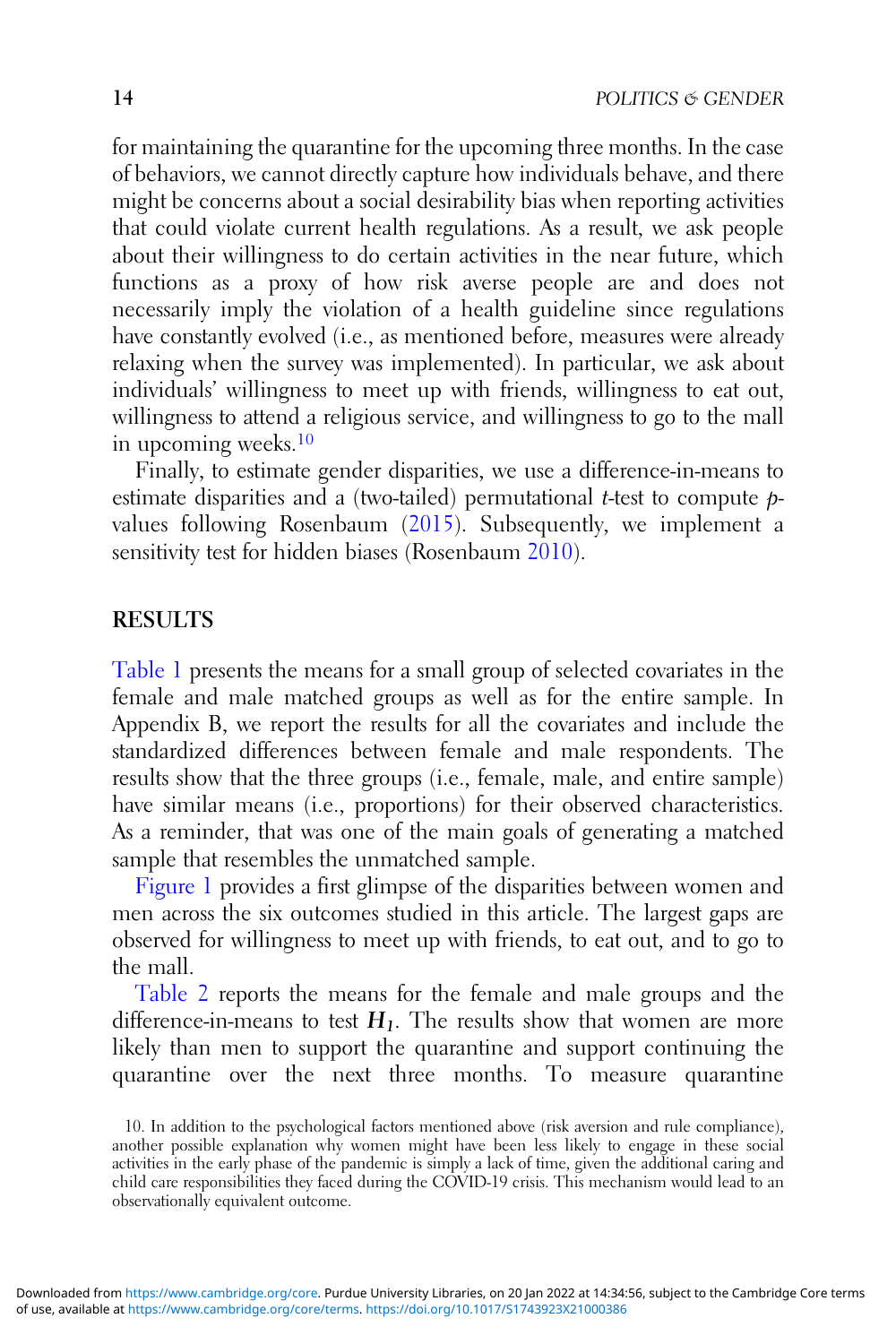| Covariate                                                            | Women                            | Men                              | <b>Entire Sample</b>             |
|----------------------------------------------------------------------|----------------------------------|----------------------------------|----------------------------------|
| South<br>Age 45-60<br>High socioeconomic status<br>Primary education | 0.174<br>0.212<br>0.279<br>0.117 | 0.166<br>0.214<br>0.271<br>0.119 | 0.167<br>0.217<br>0.297<br>0.109 |
| Urban                                                                | 0.730                            | 0.712                            | 0.728                            |

<span id="page-14-0"></span>Table 1. Covariate balance



FIGURE 1. Disparities between men and women.

endorsement, we asked respondents, "To what extent do you agree or disagree with the quarantine that has been adopted to deal with the coronavirus?" To measure support for maintaining the quarantine, we asked, "To what extent do you agree or disagree with continuing the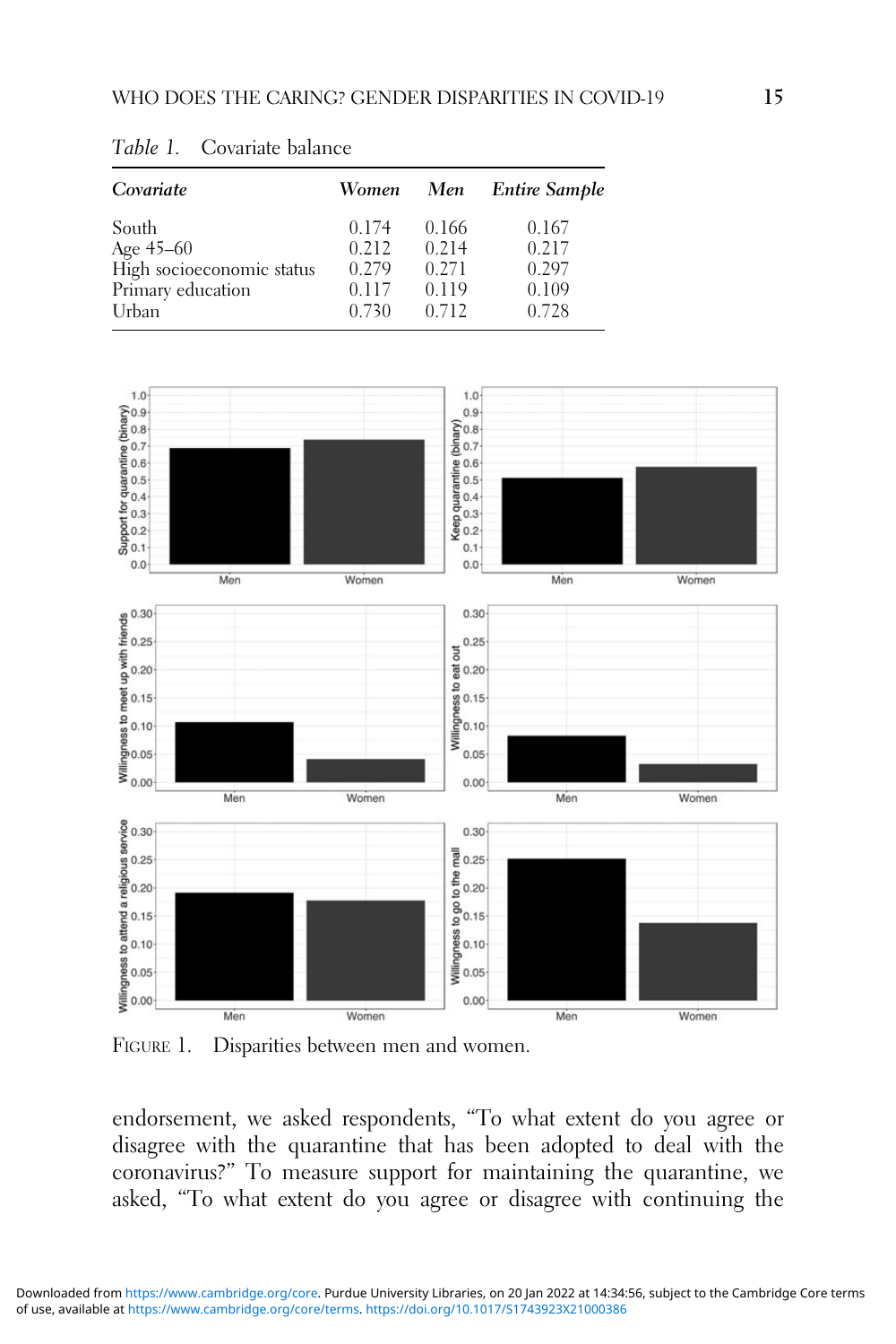| <i><u><b>Outcome</b></u></i>                                          | Mean           | Mean           | Difference-in-         |
|-----------------------------------------------------------------------|----------------|----------------|------------------------|
|                                                                       | Women          | Men            | <b>Means</b>           |
| Support for quarantine<br>Keep quarantine in the next three<br>months | 0.738<br>0.578 | 0.688<br>0.512 | $0.050*$<br>$0.066***$ |

#### <span id="page-15-0"></span>Table 2. Gender disparities  $(H_1)$

\*  $b < 0.1$ ; \*\*  $b < 0.05$ ; \*\*\*  $b < 0.01$ .

quarantine during the winter months (June, July, August)?" The answers to both questions were recorded following a scale:  $1 =$  strongly disagree,  $2 =$ disagree,  $3$  = neither agree nor disagree,  $4$  = agree, and  $5$  = strongly agree. We use a binary variable as our outcome to improve comparability across outcomes and to avoid removing missing values, where 1 denotes agree or strongly agree and 0 other responses. In Appendix E, we report the results using the original scale and therefore drop some units; the findings are the same.

The difference-in-means indicates that women are 5 percentage points more likely than men to support the quarantine. The proportion of women saying that they agree or strongly agree with the quarantine is 73.8%, whereas the proportion of men who are supportive of the quarantine is only 68.8%. When asked about the upcoming three months, women are also significantly more likely than men to report strong support for maintaining the quarantine. The proportion of men supportive of continuing the quarantine is 51.2%, whereas the proportion of women is 57.8%. The difference-in-means indicates a gender gap in quarantine support of 6.6. percentage points.

[Table 3](#page-16-0) reports the gender disparities as the previous table but now to test  $H<sub>2</sub>$  about the willingness to engage in specific behaviors. The results show, again, that there is a statistically significant gender gap in attitudes toward public health recommendations. Except for attending a religious service, women in general are more compliant than men with COVID-19 preventive measures. Women are 6.6 percentage points less likely to be willing to meet up with friends, 5 percentage points less likely to eat out, and 11.4 percentage points less likely than men to go to the mall. Interestingly, we find no evidence of gender disparities in attending a religious service. While women seem to abide by the government recommendations to avoid social gatherings and crowded places to a greater extent than men, attending church is not an activity that women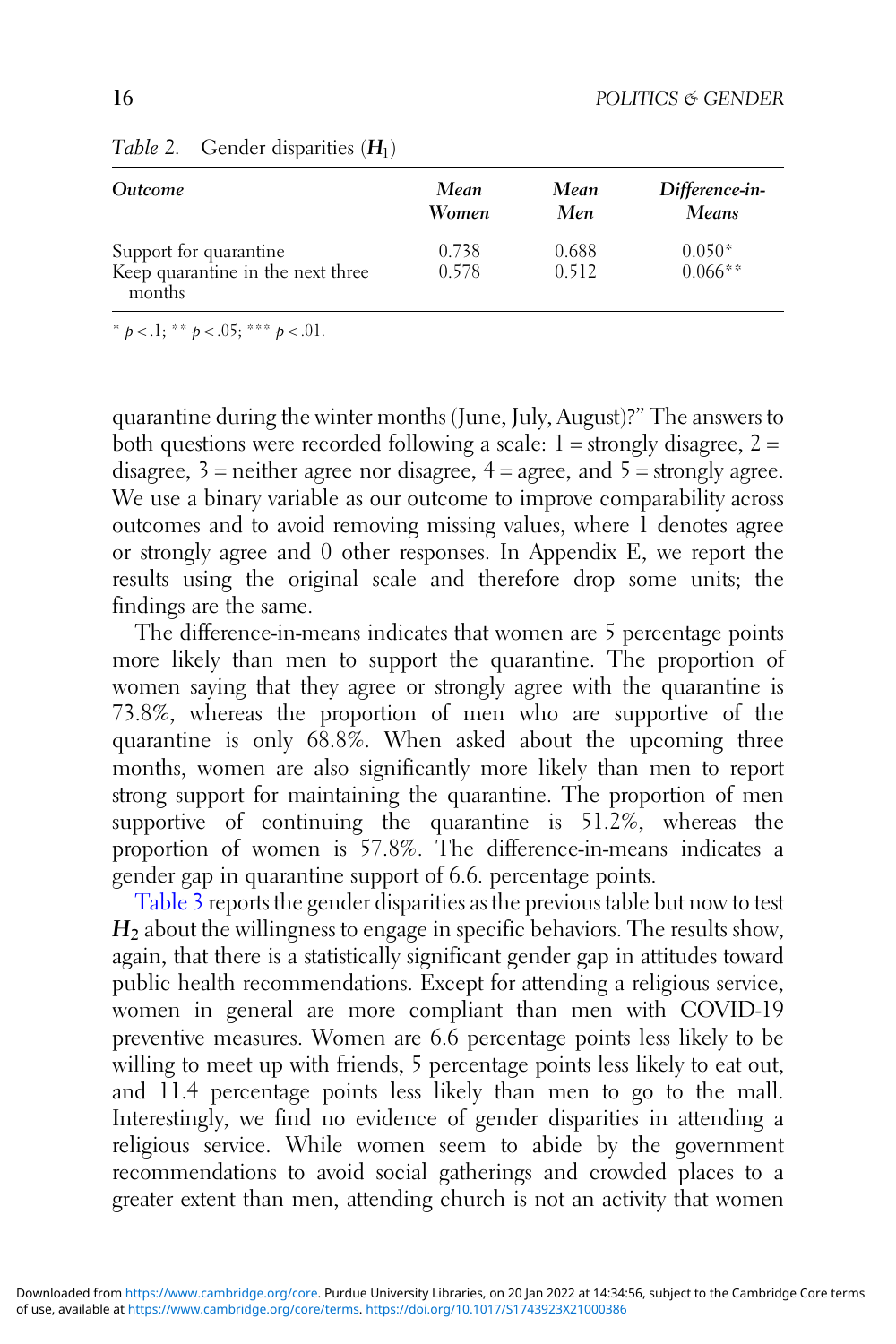| <i><u><b>Outcome</b></u></i>                                                  | Mean<br>Women           | Mean<br>Men             | Difference-in-<br>Means                |
|-------------------------------------------------------------------------------|-------------------------|-------------------------|----------------------------------------|
| Willingness to meet up with friends<br>Willingness to eat out                 | 0.041<br>0.033<br>0.178 | 0.107<br>0.083<br>0.191 | $-0.066***$<br>$-0.050***$<br>$-0.014$ |
| Willingness to attend a religious<br>service<br>Willingness to go to the mall | 0.138                   | 0.252                   | $-0.114***$                            |

<span id="page-16-0"></span>Table 3. Gender disparities  $(H_2)$ 

\*  $p < 0.1$ ; \*\*  $p < 0.05$ ; \*\*\*  $p < 0.01$ .

are willing to give up or postpone, at least not significantly more so than men. The intense religiosity of women in Peru, as in Latin America in general, could explain the lack of differences in religious service attendance by gender. An analysis of LAPOP (Latin American Public Opinion Project) data indicates that women attend church more often than men in every Latin American country.<sup>11</sup>

Matching has helped us reduce observed differences between female and male respondents, but there might still be unobserved covariates that are more likely to be present in one of the groups and that could affect the outcomes. To assess the magnitude of this issue, we implement a sensitivity test for unmeasured biases to measure how much hidden bias would need to be present to modify the findings of this study (Rosenbaum [2002](#page-27-0)).

The analysis relies on the parameter  $\Gamma$  representing the differential odds of being a woman due to the existence of unmeasured covariates. Simply put,  $\Gamma = 1.0$  means that two individuals with the same observed characteristics will have identical odds of being women or men, while Γ > 1.0 means that one of these two people will have greater odds of being a woman in our study due to a variable that we are failing to adjust for. The test allows us to know the value of  $\Gamma$  at which we stop seeing significant differences between women and men — in other words, what

<sup>11.</sup> We analyzed the 2018–19 wave of the LAPOP surveys and confirmed that Peruvian women are indeed very religious. While 37.1% of women attend religious services once or more than once a week, only 27.2% of men do so. Moreover, the rate of female church attendance in Peru is slightly below the regional average (40.2%). We suspect that the results would have been very similar had we run our survey in another Latin American country. Not only do women attend church more often than men in every Latin American country, but they do it by large margins. On average, Latin American women are 12.3 points more likely than men to attend church once or more than once per week. To illustrate this point, we include a plot of church attendance rates by gender and by country in Appendix C.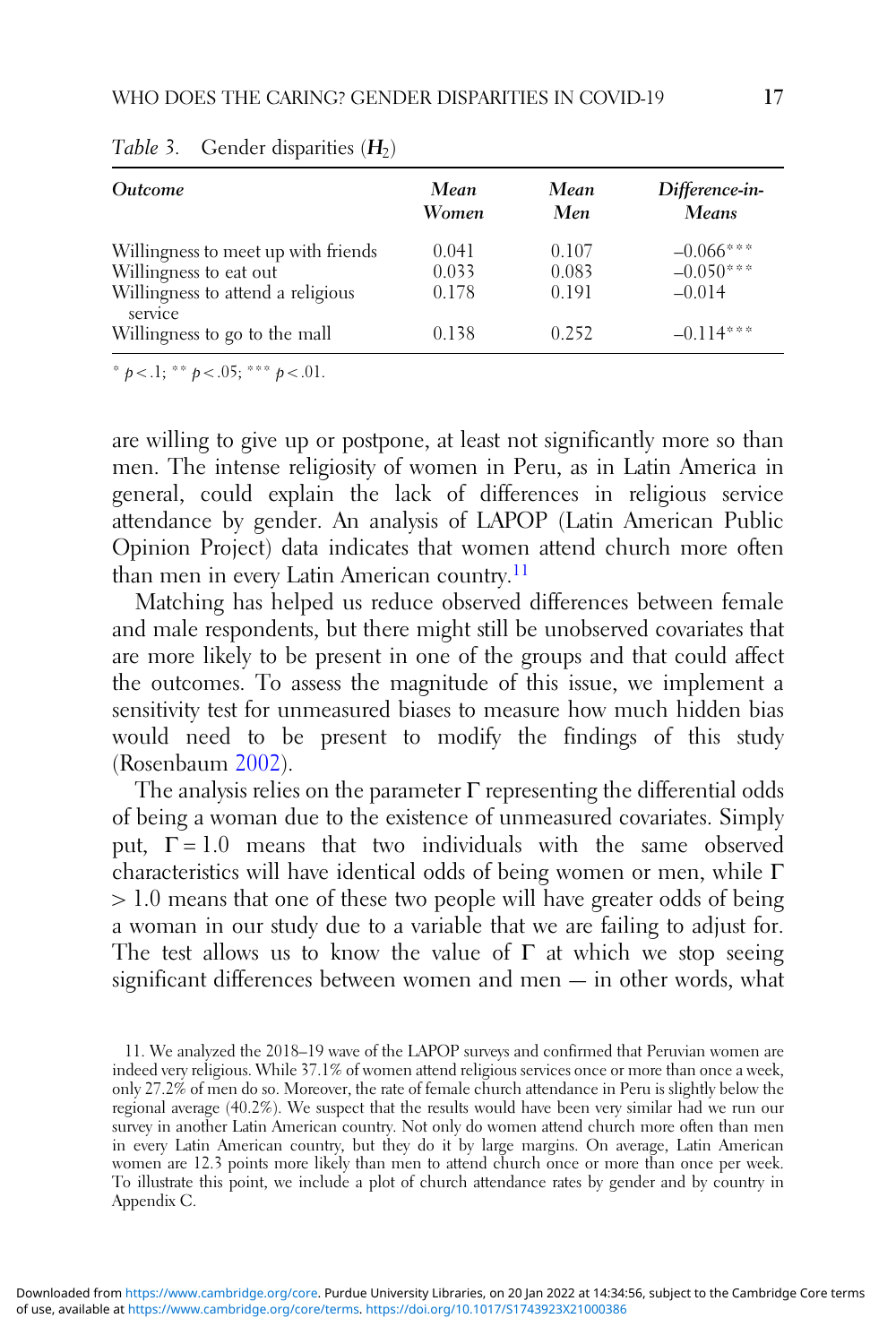magnitude of hidden biases we are able to tolerate. The largest Γ value is obtained when using the outcome "willingness to meet up with friends." Specifically, in a pair of two individuals with the same observed characteristics, one of the two may be almost two times more likely than the other to be a woman because of the presence of unobserved biases, and the conclusion will still be that women are significantly less likely to meet up with friends than men. We include the results for each outcome in Appendix F.

#### MULTIVARIATE ANALYSIS

To evaluate  $H_3$ , we implement a linear regression with an interaction between female and socioeconomic status using the matched sample. We incorporate into the analysis four key sociodemographic variables socioeconomic status, education, age, and place of residence — that have been shown to predict attitudes towards COVID-19 containment measures and compliance with public health guidelines in other countries (Brankston et al. [2021](#page-23-0); Brouard, Vasilopoulos, and Becher [2020](#page-23-0); Saeed, Al-Shahrabi, and Bolarinwa [2021](#page-27-0)).<sup>12</sup> We also control for health vulnerability, which is coded 1 if the respondent or someone in their house is older than 60 or suffers from chronic diseases, and 0 otherwise. Although previous studies suggest COVID-19 policy attitudes are filtered through partisan or ideological lenses in other contexts (Calvo and Ventura [2021;](#page-24-0) Gadarian, Goodman, and Pepinsky [2021](#page-25-0); Utych [2020](#page-27-0)), we are not able to include variables such as ideology or partisanship in the regression because these items were not included in our survey. However, we think this should not affect the main results in any way because the party system in Peru has collapsed (Dietz and Myers [2007;](#page-24-0) Levitsky [2018](#page-26-0); Levitsky and Cameron [2003\)](#page-26-0). Political parties in Peru struggle to establish party brands or packages of policy positions, and they can rarely provide cues or shortcuts to citizens.<sup>13</sup> We use robust standard errors in all our analyses.

Before testing  $H_3$ , we use this multivariate analysis using the matched sample and key control variables as a robustness check to show that the conclusions of our study are not contingent on the estimation strategy

<sup>12.</sup> Socioeconomic status,  $1 = low$ ,  $2 = medium$ ,  $3 = high$ ; education,  $1 = primary$ ,  $2 = secondary$ ,  $3 =$ technical,  $4 =$  college education; age,  $1 = 18-30$  years old,  $2 = 31-45$  years old,  $3 = 46-60$  years old,  $4 =$ older than 60; urban,  $1 = \text{rural}$ ,  $2 = \text{semiurban}$ ,  $3 = \text{urban}$ .

<sup>13.</sup> We expand on this justification and provide additional evidence in Appendix H.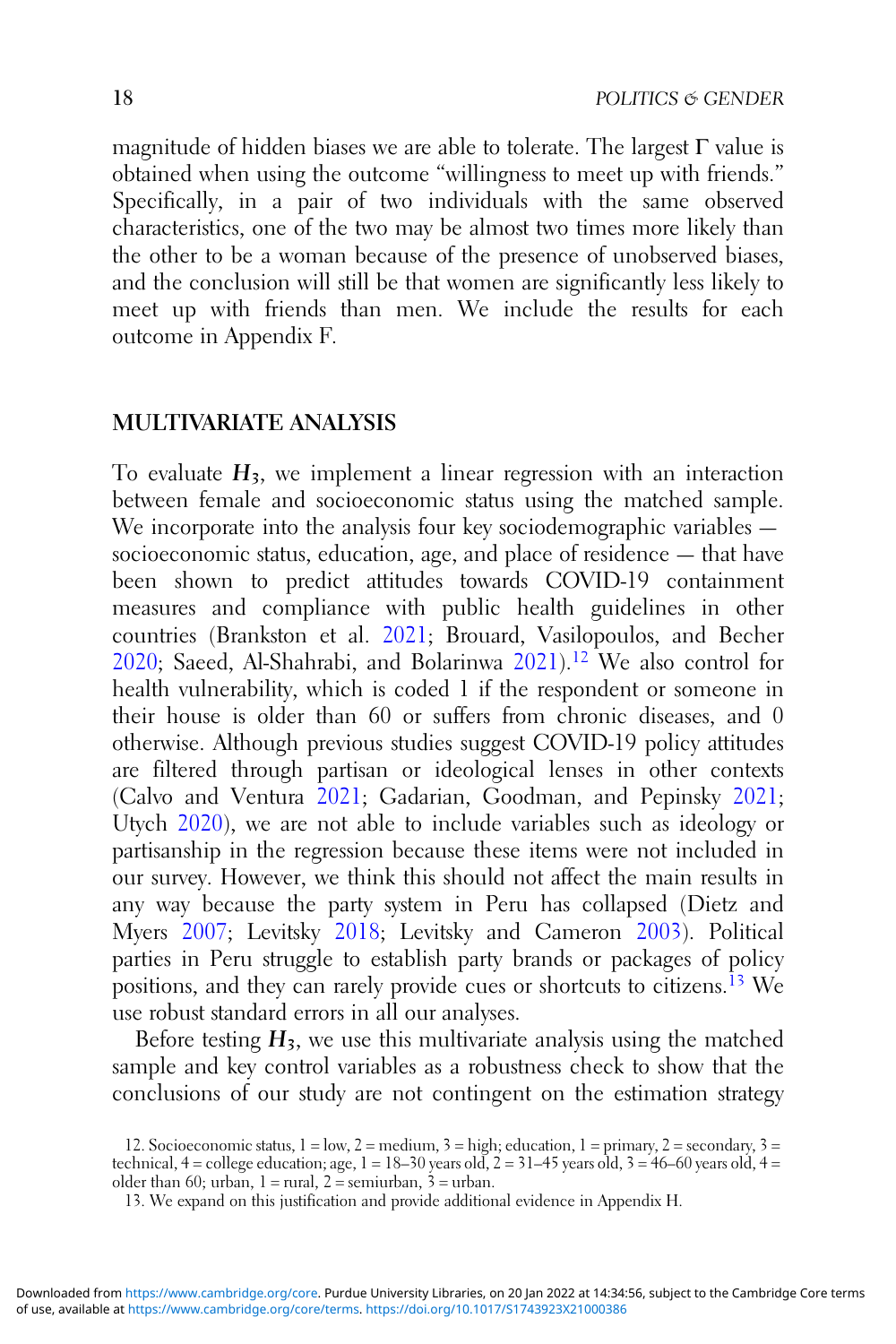|                      | Support for Quarantine | Keep Quarantine in<br><b>Next Three Months</b> |
|----------------------|------------------------|------------------------------------------------|
| Female               | $0.050*(0.030)$        | $0.064*(0.033)$                                |
| Health vulnerability | $0.051*(0.031)$        | 0.019(0.033)                                   |
| Socioeconomic status | $0.060***(0.022)$      | 0.008(0.025)                                   |
| Education            | $-0.024(0.016)$        | 0.014(0.018)                                   |
| Age                  | $-0.019(0.018)$        | $-0.000(0.019)$                                |
| Urban                | 0.003(0.026)           | 0.042(0.028)                                   |
| N                    | 1,160                  | 1,160                                          |

Table 4. Gender disparities  $(H<sub>1</sub>)$  using regression analysis and matched sample

\*  $p < 0.1$ ; \*\*  $p < 0.05$ ; \*\*\*  $p < 0.01$ .

used to evaluate gender disparities. Tables 4 and [5](#page-19-0) again evaluate  $H_1$  and  $H<sub>2</sub>$ , but now using a multivariate regression analysis with five controls rather than a permutational  $t$ -test. In Appendix  $G$ , we report the results of the same regression analyses using the unmatched sample; the main results do not change.

The results of these robustness analyses are entirely consistent with the results of the matching analysis reported earlier. The coefficients capturing the gender of the respondent remain statistically significant in all models except the one predicting willingness to attend religious services, and the magnitude of the relationship between gender and our outcomes of interest is very similar to what was reported in the matching analysis. It is also important to note that gender is by far the strongest and most consistent predictor of support for COVID-19 containment measures and compliance with public health recommendations in the early phase of the pandemic, which reinforces our confidence in our conclusions.

To evaluate  $H_3$ , we use the same models but adding an interaction between socioeconomic status and gender. We only report the coefficient of interest. As expected, the results in [Tables 6](#page-20-0) and [7](#page-20-0) show that the relationship between gender and attitudes toward lockdowns/compliance with public health guidelines is not contingent on socioeconomic status. In other words, women across different socioeconomic groups are more likely to support quarantines and to comply with public health recommendations.

## **CONCLUSION**

The COVID-19 pandemic is a major public health crisis that requires strong government action to slow the spread of the virus. However, most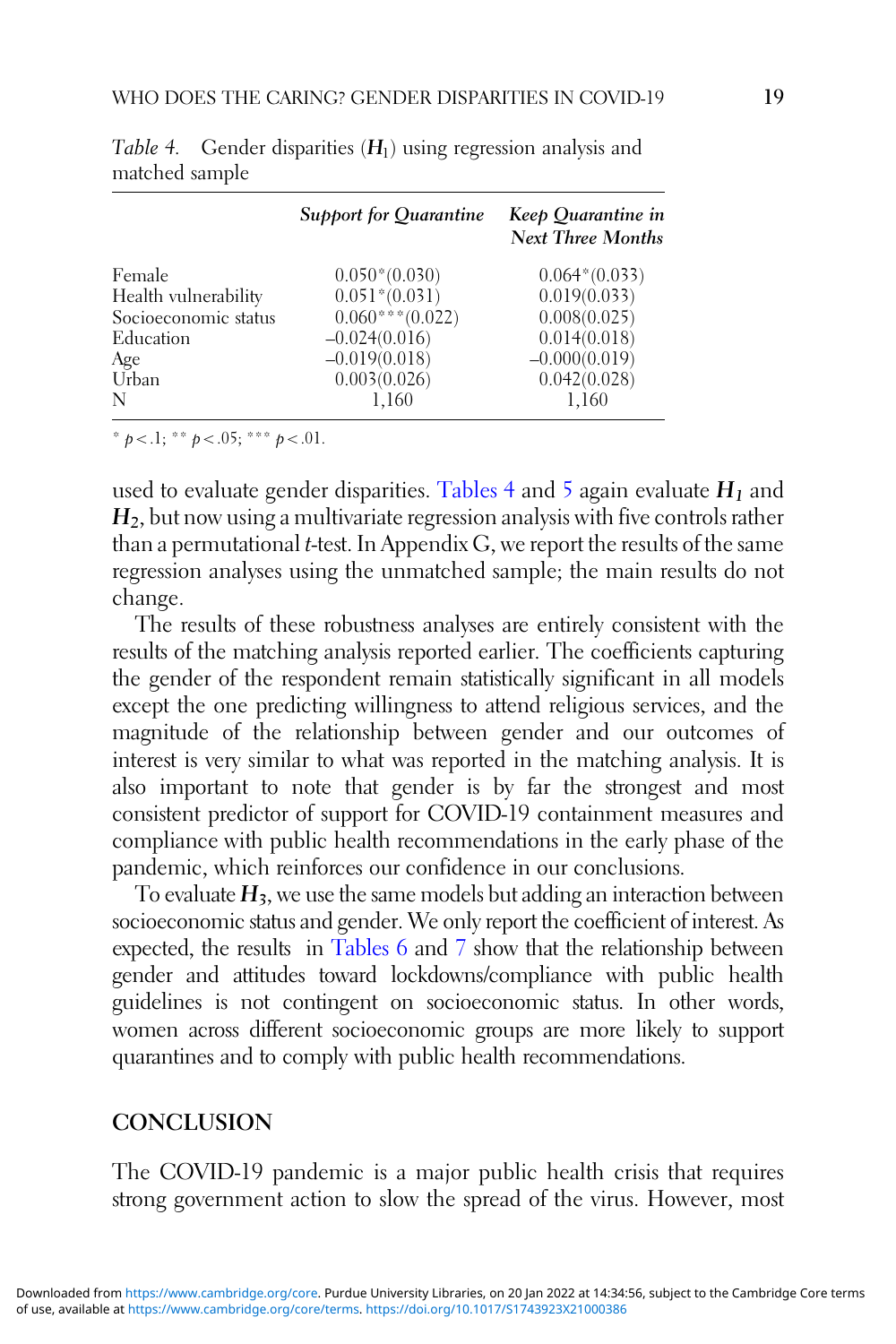<span id="page-19-0"></span>Table 5. Gender disparities ( $\bm{H}_2$ ) using regression analysis and matched sample

|                      | Willingness to Meet<br>$Up$ with Friends | Willingness to<br>Eat Out | Willingness to Attend a<br>Religious Service | Willingness to Go<br>to the Mall |
|----------------------|------------------------------------------|---------------------------|----------------------------------------------|----------------------------------|
| Female               | $-0.065***(0.017)$                       | $-0.048***(0.015)$        | $-0.011(0.025)$                              | $-0.102$ *** $(0.026)$           |
| Health vulnerability | $-0.003(0.017)$                          | $-0.003(0.015)$           | $-0.009(0.025)$                              | 0.004(0.026)                     |
| Socioeconomic status | 0.002(0.012)                             | 0.012(0.012)              | $-0.019(0.019)$                              | 0.012(0.020)                     |
| Education            | $-0.001(0.009)$                          | $-0.009(0.008)$           | $-0.042***(0.014)$                           | 0.008(0.014)                     |
| Age                  | $-0.010(0.010)$                          | $-0.005(0.009)$           | 0.020(0.015)                                 | 0.008(0.016)                     |
| Urban                | $-0.004(0.014)$                          | $-0.010(0.013)$           | $-0.060***(0.023)$                           | $-0.038*(0.023)$                 |
| N                    | 1,160                                    | 1,160                     | 1.160                                        | 1,160                            |

\*  $p < 0.1$ ; \*\*  $p < 0.05$ ; \*\*\*  $p < 0.01$ .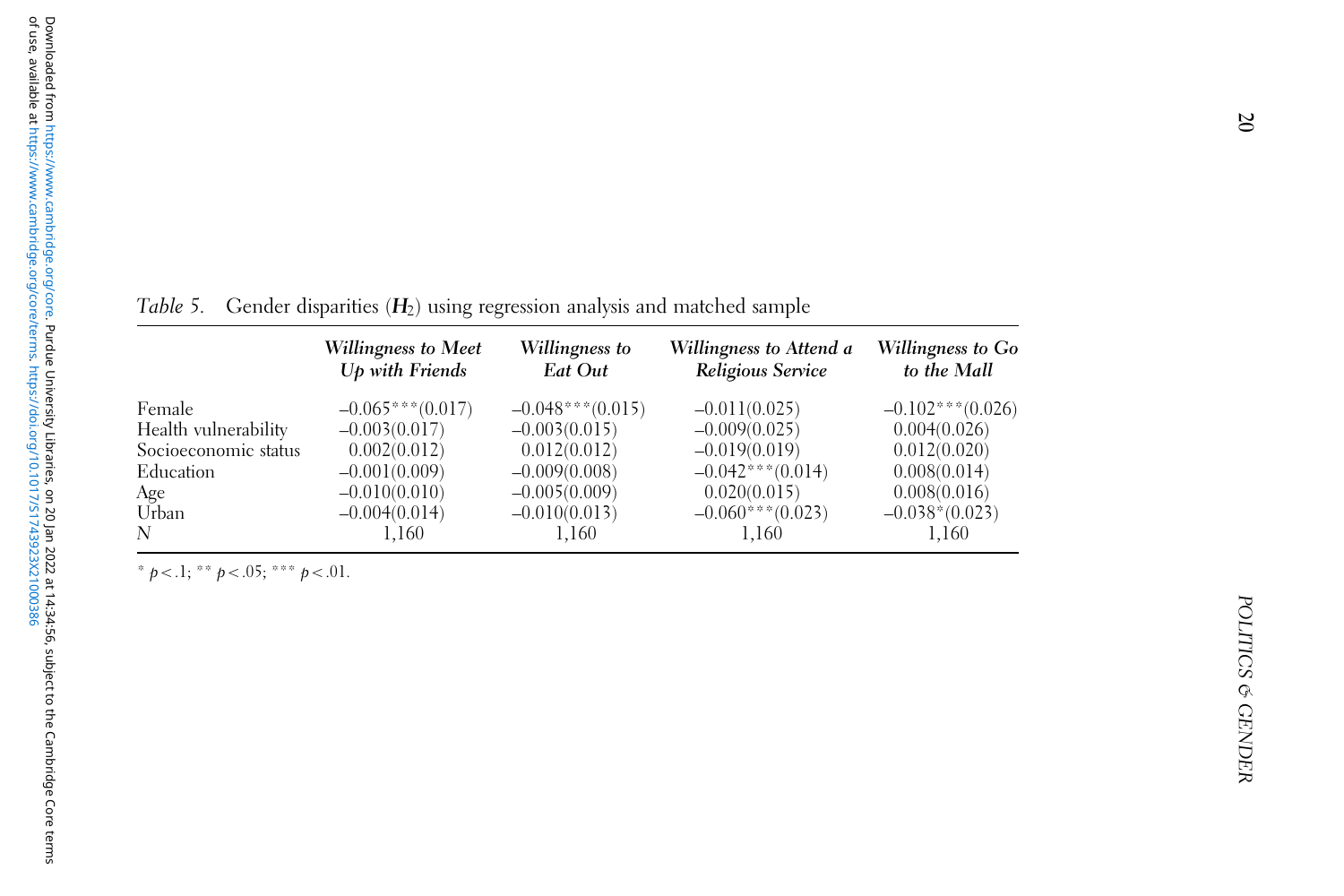|                        | Support for<br><i><u><b>Ouarantine</b></u></i> | Keep Quarantine in<br><b>Next Three Months</b> |
|------------------------|------------------------------------------------|------------------------------------------------|
| Female * Socioeconomic | $-0.015(0.037)$                                | $-0.069(0.042)$                                |
| N                      | 1.160                                          | 1,160                                          |

<span id="page-20-0"></span>Table 6. Gender disparities by socioeconomic status using regression analysis (part 1)

Note: Results not shown: female, health vulnerability, socioeconomic status, education, age, and urban/rural. \*  $p < 0.1$ ; \*\*  $p < 0.05$ ; \*\*\*  $p < 0.01$ .

Table 7. Gender disparities by socioeconomic status using regression (part 2)

|                    | Willingness to<br>Meet Up with<br>Friends | Willingness to<br>Eat Out | Willingness to<br>Attend a<br>Religious Service | Willingness to<br>Go to the Mall |
|--------------------|-------------------------------------------|---------------------------|-------------------------------------------------|----------------------------------|
| Female *           | 0.034(0.021)                              | 0.004(0.020)              | 0.007(0.031)                                    | $-0.005(0.033)$                  |
| Socioeconomic<br>N | 1.160                                     | 1,160                     | 1,160                                           | 1,160                            |

Note: Results not shown: female, health vulnerability, socioeconomic status, education, age, and urban/ rural.

\*  $p < 1$ ; \*\*  $p < .05$ ; \*\*\*  $p < .01$ .

governments (especially in the developing world) lack the capacity to enforce lockdown measures and other public health guidelines. Public compliance with public health measures and recommendations is therefore critical for limiting the spread of COVID-19. Previous research has shown that factors such as age, education, ideology, and partisanship shape compliance with COVID-19 measures (Allcott et al. [2020](#page-23-0); Brouard, Vasilopoulos, and Becher [2020](#page-23-0); Calvo and Ventura [2021](#page-24-0); Gadarian, Goodman, and Pepinsky [2021;](#page-25-0) Utych [2020\)](#page-27-0).

In this article, we have provided evidence of a gender gap in attitudes toward COVID-19 public health recommendations. We find that women are more likely than men to endorse lockdown measures and to support the continuation of a nationwide quarantine. We also find that there is a gender gap in willingness to comply with social distancing recommendations (i.e., public health advice to avoid social gatherings and crowded areas).

Why are women more likely to endorse lockdown measures and more willing to comply with public health advice? In line with social role theory,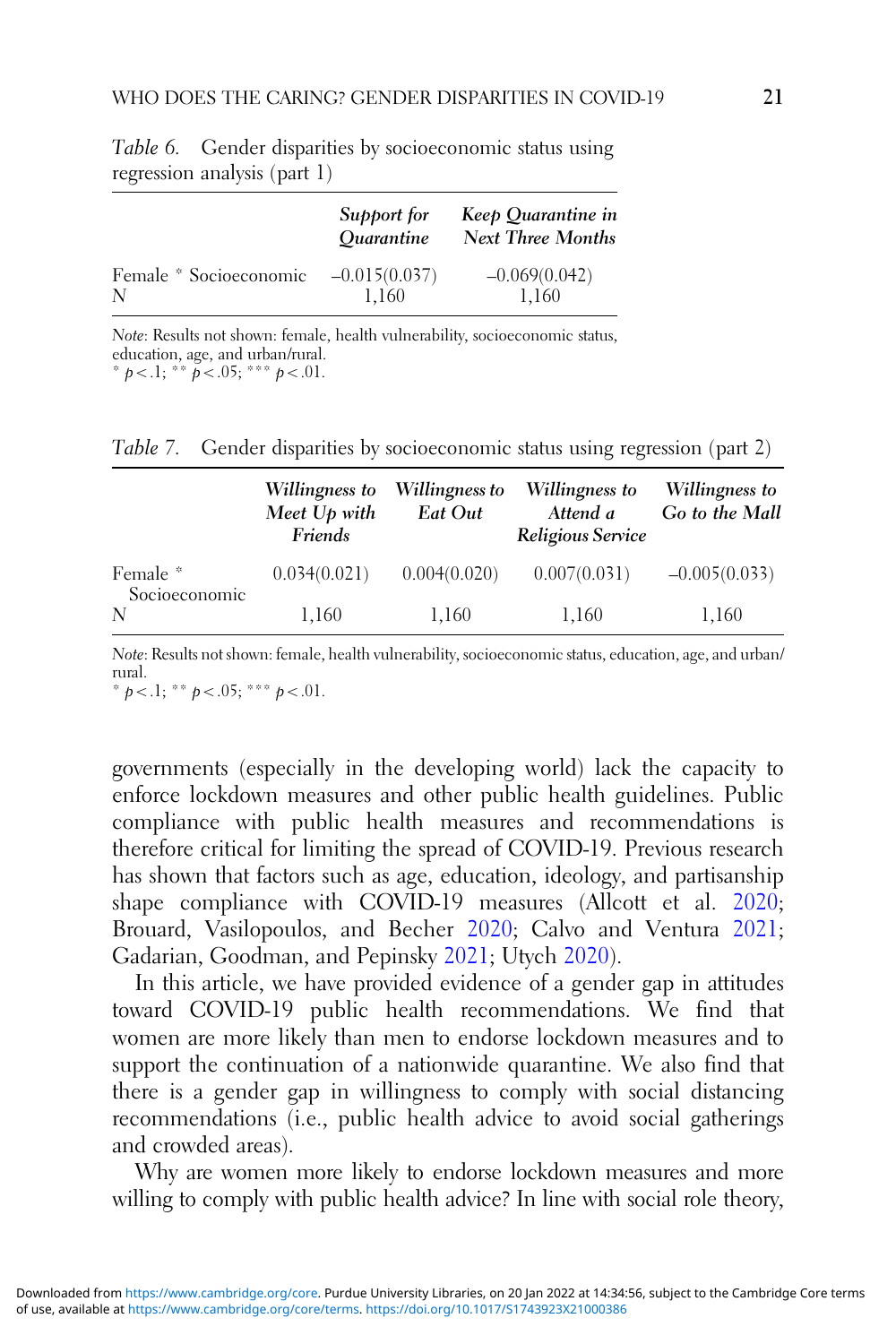we argue that these attitudinal and behavioral differences are closely connected with the social and family roles occupied by women (especially in developing countries). Women continue to shoulder a disproportionate amount of domestic workload and caring responsibilities. The socialization of women into these gender roles leads to an internalization of traits such as compassion, altruism, and prosocial considerations (Beutel and Marini [1995](#page-23-0); Eagly et al. [2004;](#page-24-0) Eagly and Steffen [1984](#page-24-0)). These traits, in turn, explain support for strong government interventions to help the most fragile groups in society. We argue this is the main reason explaining the gender gap in support for lockdown measures.

In addition to the gender gap in compassion and prosocial traits, two psychological factors also contribute to explaining stronger female adherence to public health recommendations. First, women tend to be more risk averse than men in different tasks, as documented in previous research (Byrnes, Miller, and Schafer [1999](#page-23-0); Croson and Gneezy [2009\)](#page-24-0). Second, women tend to be more conscientious and rule compliant than men (Grosch and Rau [2016](#page-25-0); Tom and Granie [2011\)](#page-27-0). Therefore, women are more likely to comply with public health recommendations issued by the government, especially if doing so leads to a reduced risk of infection.

Our findings have important policy implications. The results suggest that the way public health recommendations to fight COVID-19 are communicated to the public might need to be reconsidered to maximize compliance by both women and men. Adhering to COVID-19 public health guidelines is sometimes presented as an "act of kindness"<sup>14</sup> or an "act of love."<sup>15</sup> These messages are more likely to increase compliance among women because they appeal to stereotypical female traits. We believe governments should complement these messages with messages that also appeal to men, among whom levels of noncompliance are higher. For instance, public health messages that emphasize a connection between widespread adherence with social distancing measures (or mask-wearing) and a faster (and more complete) economic recovery might resonate with men who identify with the stereotypical role of the breadwinner (Lane [2020\)](#page-26-0). Alternatively, messages that present compliance with public health measures as a patriotic act to protect the

<sup>14.</sup> Pennsylvania Department of Human Services (@PAHumanServices), "Wearing a mask is an essential part of slowing the spread of COVID-19 . . . ," Twitter, July 20, 2020, [https://twitter.com/](https://twitter.com/PAHumanServices/status/1277587627940642816) [PAHumanServices/status/1277587627940642816](https://twitter.com/PAHumanServices/status/1277587627940642816) (accessed September 14, 2021).

<sup>15.</sup> California Endowment (@CalEndow), "Show a little love to your friends and community. Making sure to halt the spread of #COVID19 with social distancing is just one way to show your loved ones that you care. A safe and healthy community is possible when we work together! #PeoplePower," Twitter, March 14, 2020, <https://twitter.com/CalEndow/status/1238812177617817601> (accessed September 14, 2021).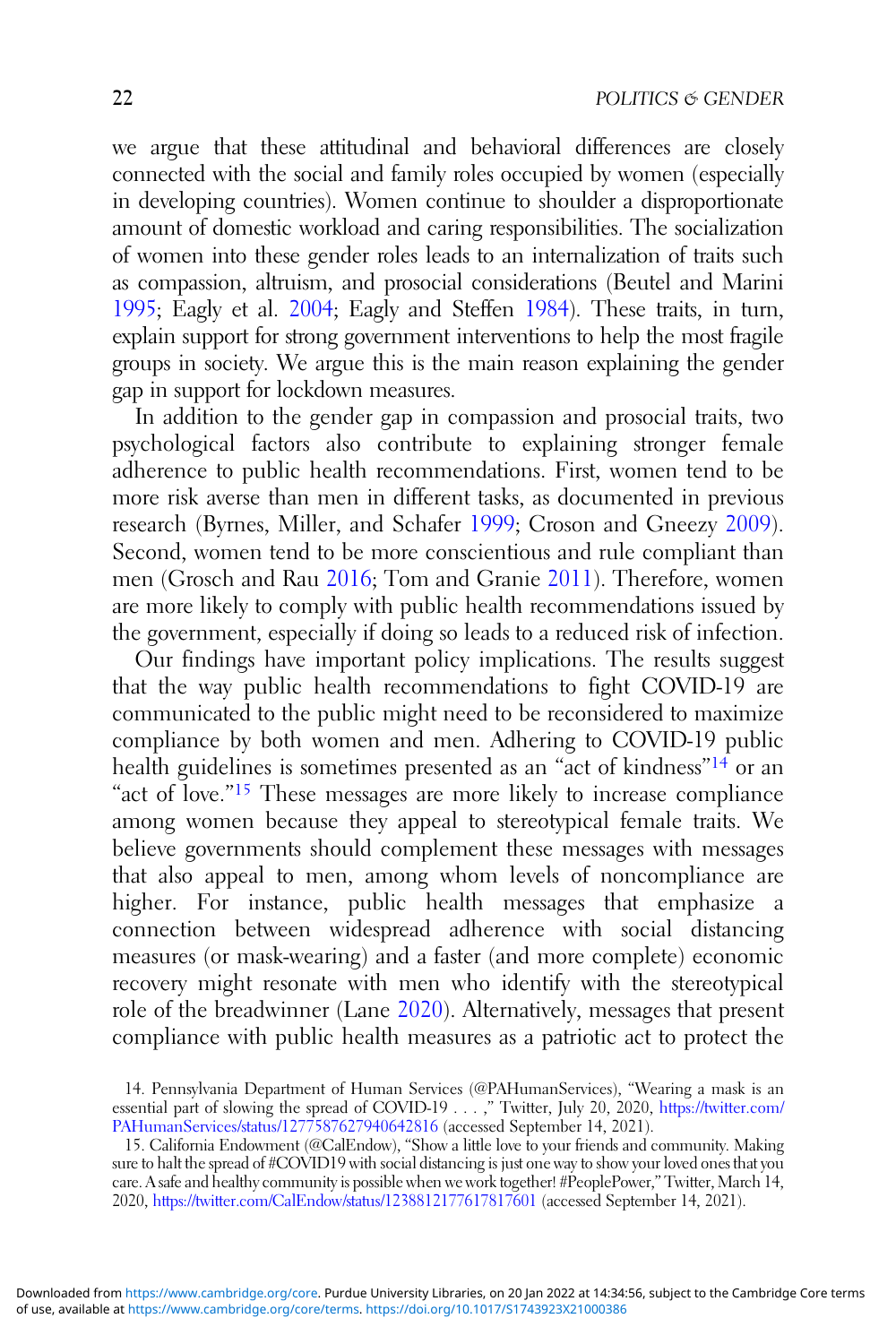<span id="page-22-0"></span>nation might also appeal more strongly to men (Vazquez, Bash, and Collins [2020](#page-28-0)). Note that we are not recommending that governments exclusively use economic or patriotic frames in their public health messages, thereby eliminating messages that emphasize caring and kindness. While the exclusive use of male-oriented or female-oriented messaging risks reinforcing traditional gender stereotypes, more targeted messaging based on sound empirical analyses of noncompliance patterns could help increase overall compliance rates.

Finally, we expect our findings to be generalizable to other similar developing countries in Latin America. Gender relations in Peru are not atypical. Many of the patterns of gender inequality we describe in this article (i.e., the unequal division of caring and household responsibilities, disproportional participation of women in low-paying jobs in the informal sector, and violence against women) are present throughout the region. Given that the socialization of women into traditional gender roles can lead them to internalize stereotypically female attributes such as empathy or compassion, we expect this socialization to result in a gender gap in compliance with COVID-19 policies in other Latin American countries as well. Nevertheless, a more definitive understanding of the generalizability of our results undeniably awaits further research. We welcome future studies that assess how gender shapes support for (and compliance with) COVID-19 containment policies in Latin America and other developing countries.

## SUPPLEMENTARY MATERIAL

To view supplementary material for this article, please visit [https://doi.org/](https://doi.org/10.1017/S1743923X21000386) [10.1017/S1743923X21000386](https://doi.org/10.1017/S1743923X21000386)

Miguel Carreras is Associate Professor at the University of California, Riverside: [carreras@ucr.edu;](mailto:carreras@ucr.edu) Sofia Vera is Visiting Assistant Professor at the University of Kansas: [sofiavera@ku.edu;](mailto:sofiavera@ku.edu) Giancarlo Visconti is Assistant Professor at Purdue University: [gviscont@purdue.edu](mailto:gviscont@purdue.edu)

#### **REFERENCES**

Agencia Andina. 2020. "Decretan inmovilización social obligatoria desde 18:00 hrs. y 16.00 hrs en cinco regiones" [Social immobilization starting at 6 PM and 4 PM is announced in five regions]. March 30.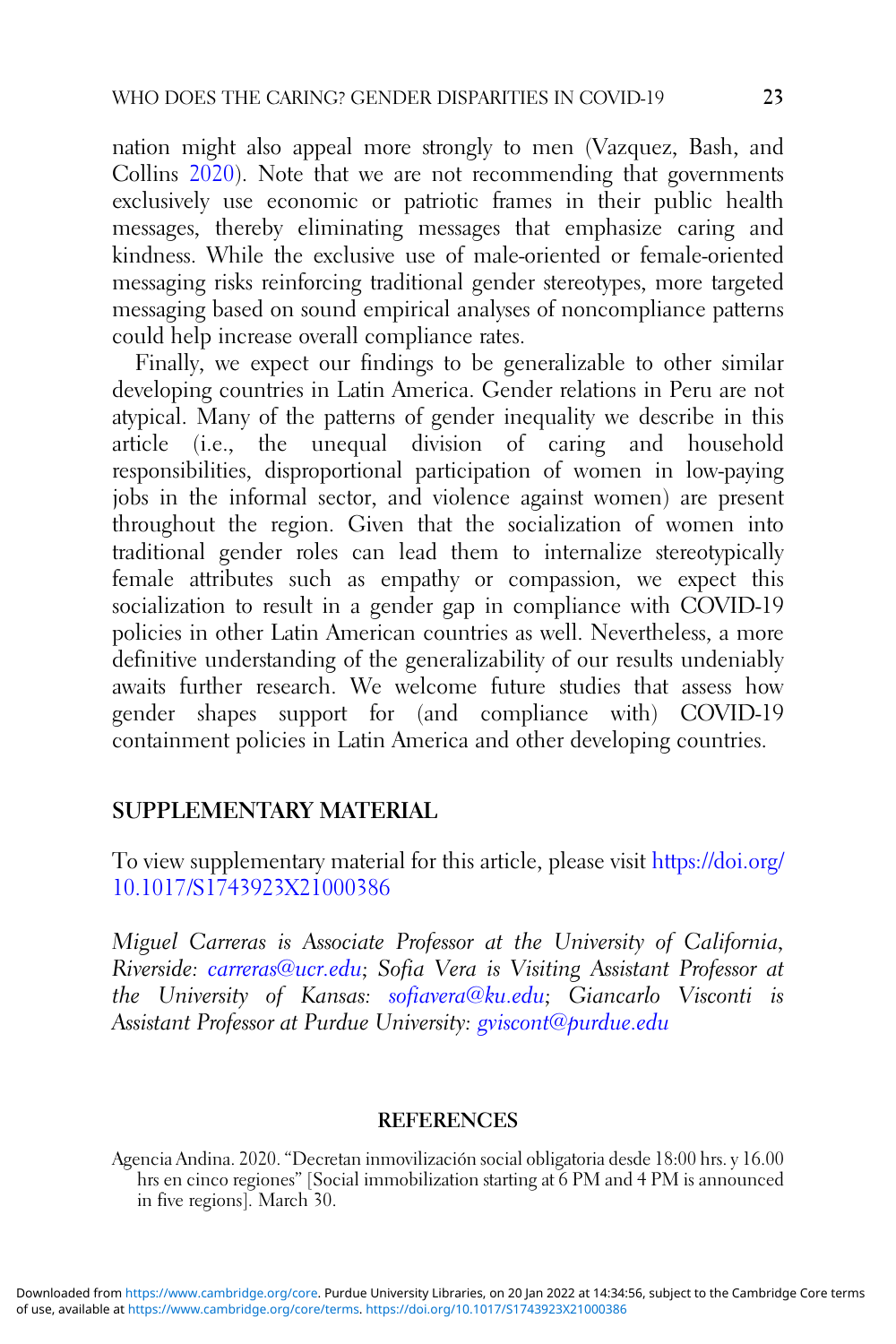- <span id="page-23-0"></span>Agüero, Jorge M. 2021. "COVID-19 and the Rise of Intimate Partner Violence." World Development 137: 105217.
- Aguero, Fernando, Manel N. Adell, Anna Perez Gimenez, María J. Lopez Medina, and Xavier Garcia Continente. 2011. "Adoption of Preventive Measures during and after the 2009 Influenza A (H1N1) Virus Pandemic Peak in Spain." Preventive Medicine 53 (3): 203–6.
- Algara, Carlos, Sam Fuller, and Christopher Hare. 2020. "The Conditional Effect of Scientific Knowledge and Gender on Support for COVID-19 Government Containment Policies in a Partisan America." Politics  $\mathfrak{G}$  Gender 16 (4): 1075–83.
- Allcott, Hunt, Levi Boxell, Jacob C. Conway, Matthew Gentzkow, Michael Thaler, and David Y. Yang. 2020. "Polarization and Public Health: Partisan Differences in Social Distancing during the Coronavirus Pandemic." Working Paper 26946, National Bureau of Economic Research. <https://www.nber.org/papers/w26946> (accessed September 14, 2021).
- Alon, Titan M., Matthias Doepke, Jane Olmstead-Rumsey, and Michèle Tertilt. 2020. "The Impact of COVID-19 on Gender Equality." Working Paper 26947, National Bureau of Economic Research. <https://www.nber.org/papers/w26947> (accessed September 14, 2021).
- Anthony, Denise, and Christine Horne. 2003. "Gender and Cooperation: Explaining Loan Repayment in Micro-Credit Groups." Social Psychology Quarterly 66 (3): 293–302.
- Ayanian, John Z., Bruce E. Landon, Joseph P. Newhouse, and Alan M. Zaslavsky. 2014. "Racial and Ethnic Disparities among Enrollees in Medicare Advantage Plans." New England Journal of Medicine 371 (24): 2288–97.
- Bennett, Magdalena, Juan Pablo Vielma, and José R. Zubizarreta. 2020. "Building Representative Matched Samples With Multi-valued Treatments in Large Observational Studies." Journal of Computational and Graphical Statistics 29  $(\tilde{4})$ : 744–57.
- Beutel, Ann M., and Margaret Mooney Marini. 1995. "Gender and Values." American Sociological Review 60 (3): 436–48.
- Blinder, Scott, and Meredith Rolfe. 2018. "Rethinking Compassion: Toward a Political Account of the Partisan Gender Gap in the United States." Political Psychology 39 (4): 889–906.
- Boesten, Jelke. 2012. "The State and Violence against Women in Peru: Intersecting Inequalities and Patriarchal Rule." Social Politics: International Studies in Gender, State & Society 19 (3): 361–82.
- Bohan, Janis S. 1993. "Regarding Gender: Essentialism, Constructionism, and Feminist Psychology." Psychology of Women Quarterly 17 (1): 5–21.
- Bott, Sarah, Alessandra Guedes, Mary M. Goodwin, and Jennifer Adams Mendoza. 2012. Violence against Women in Latin America and the Caribbean: A Comparative Analysis of Population-Based Data from 12 Countries. Washington, DC: Pan American Health Organization. <https://iris.paho.org/handle/10665.2/3471> (accessed September 14, 2021).
- Brankston, Gabrielle, Eric Merkley, David N. Fisman, Ashleigh R. Tuite, Zvonimir Poljak, Peter J. Loewen, and Amy L. Greer. 2021. "Socio-demographic Disparities in Knowledge, Practices, and Ability to Comply with COVID-19 Public Health Measures in Canada." Canadian Journal of Public Health 112 (3): 363–75.
- Brouard, Sylvain, Pavlos Vasilopoulos, and Michael Becher. 2020. "Sociodemographic and Psychological Correlates of Compliance with the COVID-19 Public Health Measures in France." Canadian Journal of Political Science/Revue canadienne de science politique 53 (S2): 253–58.
- Byrnes, James P., David C. Miller, and William D. Schafer. 1999. "Gender Differences in Risk Taking: A Meta-Analysis." Psychological Bulletin 125 (3): 367–83.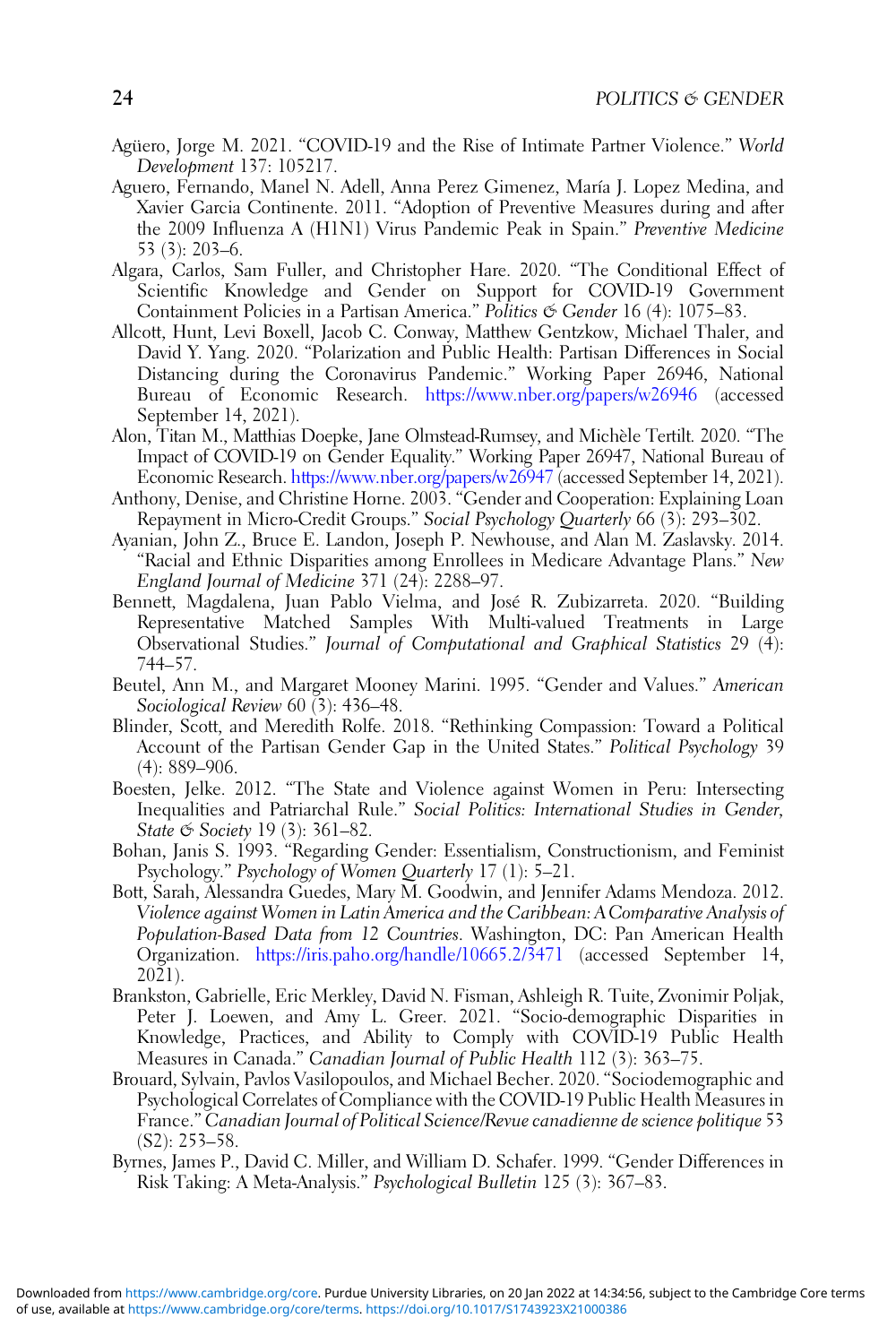- <span id="page-24-0"></span>Calvo, Ernesto, and Tiago Ventura. 2021. "Will I Get COVID-19? Partisanship, Social Media Frames, and Perceptions of Health Risk in Brazil." Latin American Politics & Society 63 (1): 1-26.
- Carreras, Miguel. 2018. "Why No Gender Gap in Electoral Participation? A Civic Duty Explanation." Electoral Studies 52: 36–45.
- Carreras, Miguel, Sofia Vera, and Giancarlo Visconti. 2020. "Does Issue Framing Shape Support for Covid-19 Lockdown Measures? Evidence from a Survey Experiment in Peru." Forthcomimg. Research & Politics.
- Carrieri, Vincenzo, Maria De Paola, and Francesca Gioia 2020. "The Impact of Communication on Preferences for Public Policies: Evidence from a Field Experiment on the Covid19 Health-Wealth Trade-Off." Covid Economics: Vetted and Real-Time Papers, no. 25: 169–85.
- Carroll, Susan J. 1988. "Women's Autonomy and the Gender Gap: 1980 and 1982." In The Politics of The Gender Gap, ed. Carol Mueller. Newbury Park, CA: Sage Publications, 236–57.
- Chattopadhyay, Raghabendra, and Esther Duflo. 2004. "Women as Policy Makers: Evidence from a Randomized Policy Experiment in India." Econometrica 72 (5): 1409–43.
- Chodorow, Nancy. 1978. The Reproduction of Mothering: Psychoanalysis and the Sociology of Gender. Berkeley: University of California Press.
- Clayton, Amanda, and Pär Zetterberg. 2018. "Quota Shocks: Electoral Gender Quotas and Government Spending Priorities Worldwide." Journal of Politics 80 (3): 916–32.
- Cochran, WIlliam G. 1965. "The Planning of Observational Studies of Human Populations." Journal of the Royal Statistical Society, Series A (General) 128 (2): 234–66.
- Costa, Paul T., Antonio Terracciano, and Robert R. McCrae. 2001. "Gender Differences in Personality Traits Across Cultures: Robust and Surprising Findings." Journal of Personality and Social Psychology 81 (2): 322–31.
- Croson, Rachel, and Uri Gneezy. 2009. "Gender Differences in Preferences." Journal of Economic Literature 47 (2): 448–74.
- Davies, Celia. 1995. "Competence versus Care? Gender and Caring Work Revisited." Acta Sociologica 38 (1): 17–31.
- Deslatte, Aaron. 2020. "To Shop or Shelter? Issue Framing Effects and Social-Distancing Preferences in the COVID-19 Pandemic." Journal of Behavioral Public Administration 3 (1). [https://doi.org/10.30636/jbpa.31.158.](https://doi.org/10.30636/jbpa.31.158)
- Diekman, Amanda B., and Monica C. Schneider. 2010. "A Social Role Theory Perspective on Gender Gaps in Political Attitudes." Psychology of Women Quarterly 34 (4): 486–97.
- Dietz, Henry A., and David J. Myers. 2007. "From Thaw to Deluge: Party System Collapse in Venezuela and Peru." Latin American Politics & Society 49 (2): 59-86.
- Eagly, Alice H., Amanda B. Diekman, Mary C. Johannesen-Schmidt, and Anne M. Koenig. 2004. "Gender Gaps in Sociopolitical Attitudes: A Social Psychological Analysis." Journal of Personality and Social Psychology 87 (6): 796–816.
- Eagly, Alice H., and Valerie J. Steffen. 1984. "Gender Stereotypes Stem from the Distribution of Women and Men into Social Roles." Journal of Personality and Social Psychology 46 (4): 735–54.
- Eckel, Catherine C., and Philip J. Grossman. 2008. "Men, Women and Risk Aversion: Experimental Evidence." In Handbook of Experimental Economics Results, vol. 1, eds. Charles Plott and Vernon Smith. New York: Elsevier, 1061–73.
- El Perfil. 2020. "Colegio Médico recomienda fumigación de mercados y centros comerciales por ser focos infecciosos de coronavirus" [Medical College recommends fumigation of markets and shopping malls to fight the spread of coronavirus]. April 6.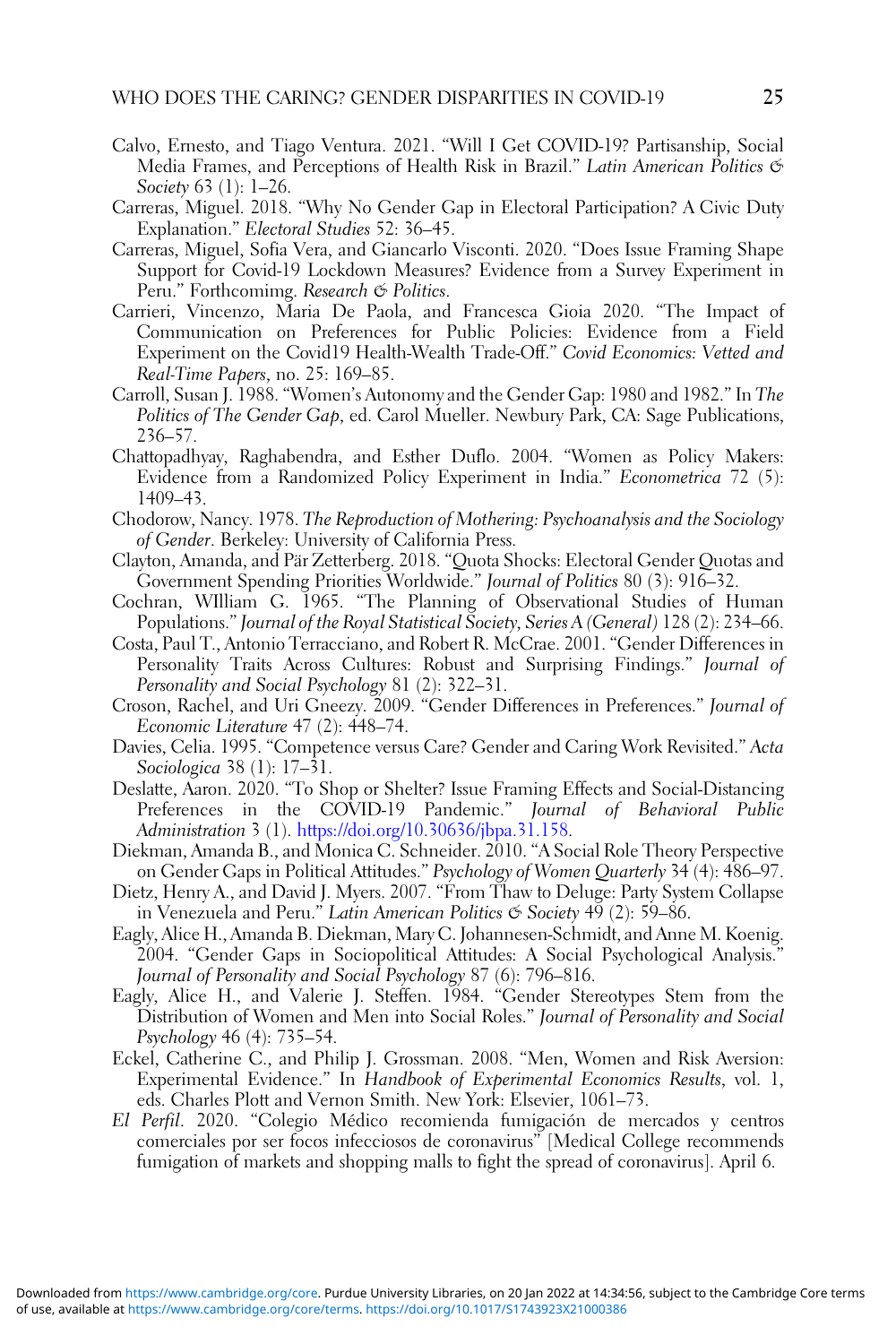- <span id="page-25-0"></span>El Peruano. 2020. "Presidente anuncia multa para quienes incumplan cuarentena por coronavirus" [President announces fines for those who do not respect the coronavirus lockdown]. April 13.
- Ferreyra, Marta, Ciro Avitabile, Javier Botero, Francisco Haimovich, and Sergio Urzú. 2017. At a Crossroads: Higher Education in Latin America and the Caribbean. Washington, DC: World Bank.
- Frieze, Irene Hanson, and Man Yu Li. 2010. "Gender, Aggression, and Prosocial Behavior." In Handbook of Gender Research in Psychology, eds. Joan C. Chrisler and Donald R. McCreary. New York: Springer, 311–35.
- Gadarian, Shana Kushner, Sara Wallace Goodman, and Thomas B. Pepinsky. 2021. "Partisanship, Health Behavior, and Policy Attitudes in the Early Stages of the COVID-19 Pandemic." PLOS ONE 16 (4): e0249596.
- Gausman, Jewel, and Ana Langer. 2020. "Sex and Gender Disparities in the COVID-19 Pandemic." Journal of Women's Health 29 (4): 465–66.
- Gidengil, Elisabeth. 1995. "Economic Man Social Woman?" Comparative Political Studies 28 (3): 384–408.
- Gidengil, Elisabeth, André Blais, Richard Nadeau, and Neil Nevitte. 2003. "Women to the Left? Gender Differences in Political Beliefs and Policy Preferences." In Gender and Electoral Representation in Canada, eds. Manon Tremblay and Linda Trimble. New York: Oxford University Press, 140–59.
- Gilligan, Carol. 1982. In a Different Voice: Psychological Theories and Women's Development. Cambridge, MA: Harvard University Press.
- Goossen, Mikael. 2020. "The Gender Gap in Welfare State Attitudes in Europe: The Role of Unpaid Labour and Family Policy." Journal of European Social Policy 30 (4): 452–66.
- Gottlieb, Jessica, Guy Grossman, and Amanda Lea Robinson. 2016. "Do Men and Women Have Different Policy Preferences in Africa? Determinants and Implications of Gender Gaps in Policy Prioritization." British Journal of Political Science 48 (3): 611–36.
- Grosch, Kerstin, and Holger A. Rau. 2016. "Gender Differences in Compliance: The Role of Social Value Orientation." GlobalFood Discussion Paper 88, University of Göttingen. <https://www.econstor.eu/handle/10419/146902> (accessed September 14, 2021).
- Hainmueller, Jens. 2017. "Entropy Balancing for Causal Effects: A Multivariate Reweighting Method to Produce Balanced Samples in Observational Studies." Political Analysis 20 (1): 25–46.
- Hartmann, Heidi I., ed. 2006. Gendering Politics and Policy: Recent Developments in Europe, Latin America, and the United States. New York: Routledge.
- Heap, Shaun Hargreaves, Christel Koop, Konstantinos Matakos, Asli Unan, and Nina Weber. 2020. "COVID-19 and People's Health-Wealth Preferences: Information Effects and Policy Implications." Working Paper 2020-5, Department of Political Economy, King's College. <https://osf.io/preprints/socarxiv/mz67j/> (accessed September 14, 2021).
- Ho, Daniel E., Kosuke Imai, Gary King, and Elizabeth A. Stuart. 2007. "Matching as Nonparametric Preprocessing for Reducing Model Dependence in Parametric Causal Inference." Political Analysis 15 (3): 199–236.
- Howell, Susan E., and Christine L. Day. 2000. "Complexities of the Gender Gap." Journal of Politics 62 (3): 858–74.
- Imbens, Guido W. 2015. "Matching Methods in Practice: Three Examples." Journal of Human Resources 50 (2): 373–419.
- INEI (Instituto Nacional de Estadística e Informática). 2018. Producción y Empleo Informal en el Perú: Cuenta Satélite de La Economía Informal 2007–2017. Lima: INEI. [https://](https://www.inei.gob.pe/media/MenuRecursivo/publicaciones_digitales/Est/Lib1589/libro.pdf) [www.inei.gob.pe/media/MenuRecursivo/publicaciones\\_digitales/Est/Lib1589/libro.](https://www.inei.gob.pe/media/MenuRecursivo/publicaciones_digitales/Est/Lib1589/libro.pdf) [pdf.](https://www.inei.gob.pe/media/MenuRecursivo/publicaciones_digitales/Est/Lib1589/libro.pdf) (accessed September 14, 2021).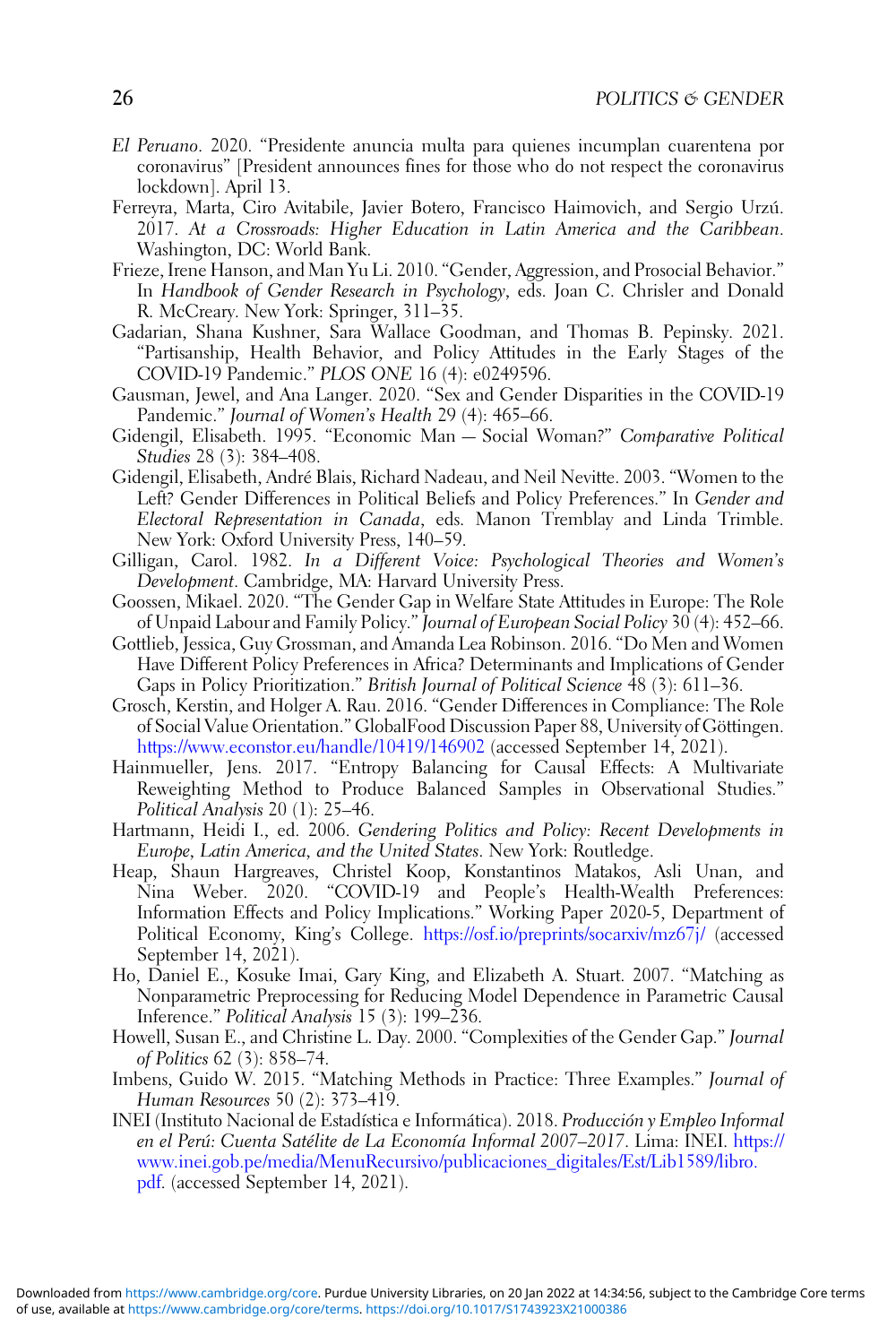- <span id="page-26-0"></span>IOP (Instituto de Opinión Pública). 2014. Estudio Familia, Roles de Género y Violencia de Género. Lima: Universidad Católica del Perú. [http://repositorio.pucp.edu.pe/index/](http://repositorio.pucp.edu.pe/index/bitstream/handle/123456789/36496/IOP_1212_01_R_4.pdf?sequence=1&isAllowed=y) [bitstream/handle/123456789/36496/IOP\\_1212\\_01\\_R\\_4.pdf?sequence=1&isAllowed=](http://repositorio.pucp.edu.pe/index/bitstream/handle/123456789/36496/IOP_1212_01_R_4.pdf?sequence=1&isAllowed=y) [y](http://repositorio.pucp.edu.pe/index/bitstream/handle/123456789/36496/IOP_1212_01_R_4.pdf?sequence=1&isAllowed=y) (accessed September 14, 2021).
- Johnson, Carol, and Blair Williams. 2020. "Gender and Political Leadership in a Time of COVID." Politics & Gender 16 (4): 943–50.
- Kaufmann, Karen M., and John R. Petrocik. 1999. "The Changing Politics of American Men: Understanding the Sources of the Gender Gap." American Journal of Political Science 43 (3): 864–87.
- Keele, Luke. 2015. "The Statistics of Causal Inference: A View from Political Methodology." Political Analysis 23 (3): 313–35.
- King, Gary, and Richard Nielsen. 2019. "Why Propensity Scores Should Not Be Used for Matching." *Political Analysis* 27 (4): 435–54.
- Lane, Sylvan. 2020. "Powell: Social Distancing Is Crucial to Fast Economic Recovery." The Hill, June 29. [https://thehill.com/policy/finance/509679-powell-social-distancing-is](https://thehill.com/policy/finance/509679-powell-social-distancing-is-crucial-to-fast-economic-recovery)[crucial-to-fast-economic-recovery](https://thehill.com/policy/finance/509679-powell-social-distancing-is-crucial-to-fast-economic-recovery) (accessed September 14, 2021).
- Levitsky, Steven. 2018. "Peru: The Institutionalization of Politics without Parties." In Party Systems in Latin America: Institutionalization, Decay, and Collapse, ed. Scott Mainwaring. New York: Cambridge University Press, 326–56.
- Levitsky, Steven, and Maxwell A. Cameron. 2003. "Democracy without Parties? Political Parties and Regime Change in Fujimori's Peru." Latin American Politics and Society 45 (3): 1–33.
- Liang, Wenchi, Mona C. Shediac-Rizkallah, David D. Celentano, and Charles Rohde. 1999. "A Population-Based Study of Age and Gender Differences in Patterns of Health-Related Behaviors." American Journal of Preventive Medicine 17 (1): 8–17.
- Lizotte, Mary-Kate. 2020. Gender Differences in Public Opinion: Values and Political Consequences. Philadelphia: Temple University Press.
- Nichols, Carly E., Falak Jalali, Syed Shoaib Ali, Divya Gupta, Suchita Shrestha, and Harry Fischer. 2020. "The Gendered Impacts of COVID-19 amid Agrarian Distress: Opportunities for Comprehensive Policy Response in Agrarian South Asia." Politics & Gender 16 (4): 1142–49.
- OECD (Organisation for Economic Co-operation and Development). 2017. Social Institutions and Gender Index (SIGI) Regional Report for Latin America and the Caribbean. Paris: OECD.
- OIT (Organización Internacional de Trabajo). 2019. Mujeres En El Mundo Del Trabajo. Retos Pendientes Hacia Una Efectiva Equidad En América Latina y El Caribe. Panorama Laboral Temático (5). Lima: Oficina Regional para América Latina y el Caribe.
- Olken, Benjamin A. 2010. "Direct Democracy and Local Public Goods: Evidence from a Field Experiment in Indonesia." American Political Science Review 104 (2): 243–67.
- Palmer, Carl L., and Rolfe D. Peterson. 2020. "Toxic Mask-ulinity: The Link between Masculine Toughness and Affective Reactions to Mask Wearing in the COVID-19 Era." Politics & Gender 16 (4): 1044–51.
- Pimentel, Samuel D., Rachel R. Kelz, Jeffrey H. Silber, and Paul R. Rosenbaum. 2015. "Large, Sparse Optimal Matching with Refined Covariate Balance in an Observational Study of the Health Outcomes Produced by New Surgeons." Journal of the American Statistical Association 110 (510): 515–27.
- Piras, Claudia. 2020. "Women in Latin America and the Caribbean Face Greater Risks from Coronavirus." Inter-American Development Bank, March 23. [https://blogs.iadb.](https://blogs.iadb.org/igualdad/en/women-in-latin-america-and-the-caribbean-face-greater-risks-from-coronavirus/) [org/igualdad/en/women-in-latin-america-and-the-caribbean-face-greater-risks-from](https://blogs.iadb.org/igualdad/en/women-in-latin-america-and-the-caribbean-face-greater-risks-from-coronavirus/)[coronavirus/](https://blogs.iadb.org/igualdad/en/women-in-latin-america-and-the-caribbean-face-greater-risks-from-coronavirus/) (accessed September 14, 2021).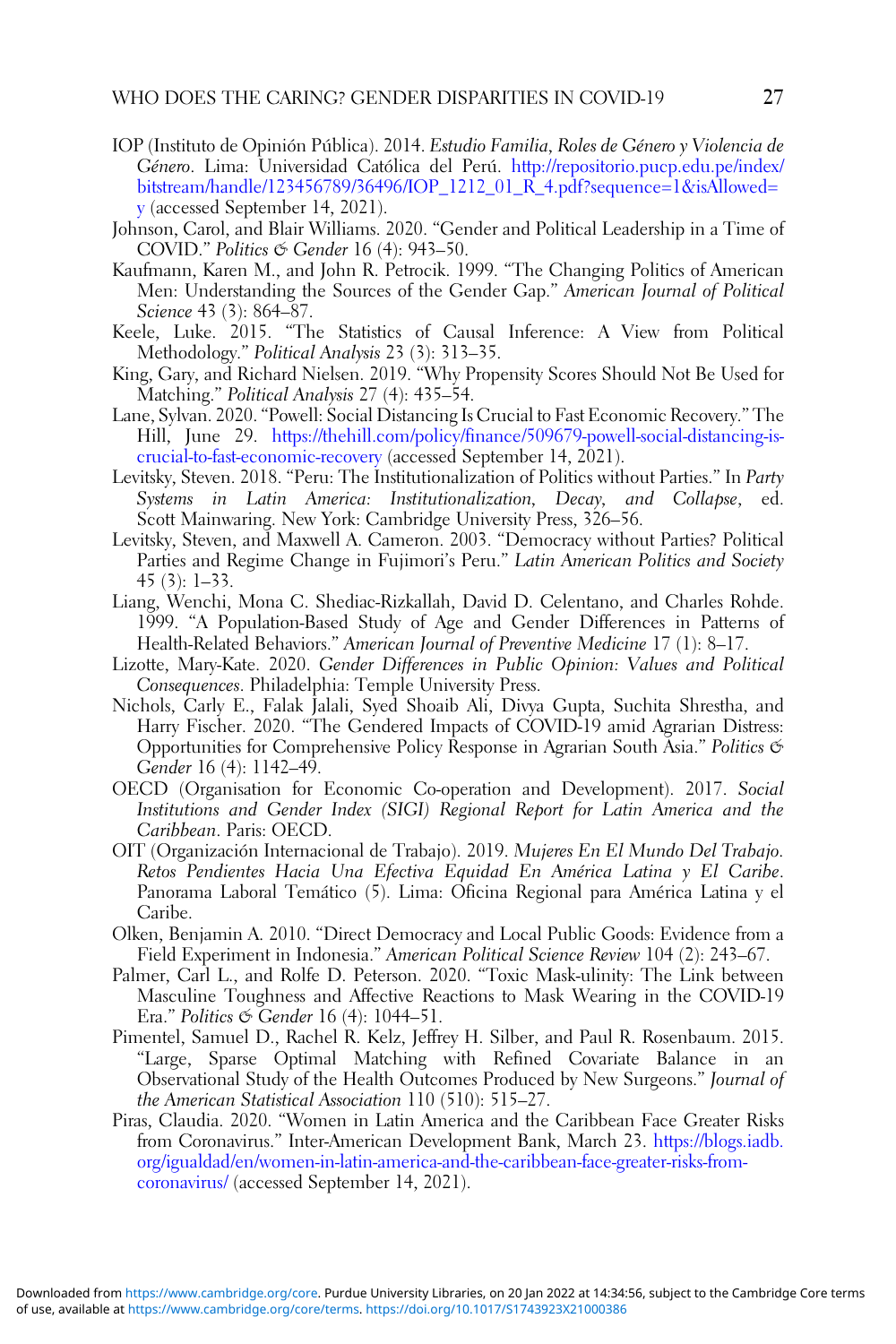- <span id="page-27-0"></span>Powell, Melanie, and David Ansic. 1997. "Gender Differences in Risk Behaviour in Financial Decision-Making: An Experimental Analysis." Journal of Economic Psychology 18 (6): 605–28.
- Power, Kate. 2020. "The COVID-19 Pandemic Has Increased the Care Burden of Women and Families." Sustainability: Science, Practice and Policy 16 (1): 67–73.
- Reny, Tyler. 2020. "Masculine Norms and Infectious Disease: The Case of COVID-19." Politics & Gender 16 (4): 1028–35.
- Rosenbaum, Paul R. 1998. "Multivariate Matching Methods." Encyclopedia of Statistical Sciences 2: 435–38.
- 2002. Observational Studies. New York: Springer.
	- ———. 2010. Design of Observational Studies. New York: Springer.
- ———. 2015. "Two R Packages for Sensitivity Analysis in Observational Studies." Observational Studies 1: 1–17.
- Rosenbaum, Paul R., and Donald B. Rubin. 1984. "Reducing Bias in Observational Studies Using Subclassification on the Propensity Score." Journal of the American Statistical Association 79 (387): 516–24.
- Rosenbaum, Paul R., and Jeffrey H. Silber. 2001. "Matching and Thick Description in an Observational Study of Mortality after Surgery." Biostatistics 2 (2): 217–32.
- Saeed, Balsam Q., Rula Al-Shahrabi, and Obasanjo Bolarinwa. 2021. "Socio-demographic Correlate of Knowledge and Practice toward COVID-19 among People Living in Mosul-Iraq: A Cross-sectional Study." PLOS ONE 16 (3): e0249310.
- Schmitt, David P., Anu Realo, Martin Voracek, and Jüri Allik. 2008. "Why Can't a Man Be More Like a Woman? Sex Differences in Big Five Personality Traits across 55 Cultures." Journal of Personality and Social Psychology 94 (1): 168–82.
- Schwindt-Bayer, Leslie A. 2006. "Still Supermadres? Gender and the Policy Priorities of Latin American Legislators." American Journal of Political Science 50 (3): 570–85.
- Sekhon, Jasjeet S. 2009. "Opiates for the Matches: Matching Methods for Causal Inference." Annual Review of Political Science 12: 487–508.
- Shay, Laine P. 2020. "Closing Time! Examining the Impact of Gender and Executive Branch Policy Makers on the Timing of Stay-at-Home Orders." Politics & Gender 16 (4): 935–42.
- Stone, Alison. 2004. "On the Genealogy of Women: A Defence of Anti-Essentialism." In Third Wave Feminism: A Critical Exploration, eds. Stacy Gillis, Gillian Howie, and Rebecca Munford. New York: Palgrave Macmillan: 85–96.
- Stuart, Elizabeth A. 2010. "Matching Methods for Causal Inference: A Review and a Look Forward." Statistical Science 25 (1): 1–21.
- Tang, Catherine S., and Chi-yan Wong. 2004. "Factors Influencing the Wearing of Facemasks to Prevent the Severe Acute Respiratory Syndrome among Adult Chinese in Hong Kong." Preventive Medicine 39 (6): 1187–93.
- Tom, Ariane, and Marie-Axelle Granie. 2011. "Gender Differences in Pedestrian Rule Compliance and Visual Search at Signalized and Unsignalized Crossroads." Accident Analysis & Prevention 43 (5): 1794–1801.
- UN Women. 2021. "The Shadow Pandemic: Violence against Women during COVID-19." [https://www.unwomen.org/en/news/in-focus/in-focus-gender-equality-in-covid-19](https://www.unwomen.org/en/news/in-focus/in-focus-gender-equality-in-covid-19-response/violence-against-women-during-covid-19) [response/violence-against-women-during-covid-19](https://www.unwomen.org/en/news/in-focus/in-focus-gender-equality-in-covid-19-response/violence-against-women-during-covid-19) (accessed February 19, 2021).
- Utych, Stephen M. 2020. "Messaging Mask Wearing during the COVID-19 Crisis: Ideological Differences." Journal of Experimental Political Science 8 (2): 91-101.
- Valladolid, Mayela, and Edgardo López. 2011. Brechas de Genero en el Uso del Tiempo. Lima: Ministerio de la Mujer y Desarrollo Social. [https://www.mimp.gob.pe/files/](https://www.mimp.gob.pe/files/direcciones/dgignd/publicaciones/Brechas-de-genero-en-el-Uso-del-Tiempo.pdf) [direcciones/dgignd/publicaciones/Brechas-de-genero-en-el-Uso-del-Tiempo.pdf](https://www.mimp.gob.pe/files/direcciones/dgignd/publicaciones/Brechas-de-genero-en-el-Uso-del-Tiempo.pdf) (accessed September 14, 2021).